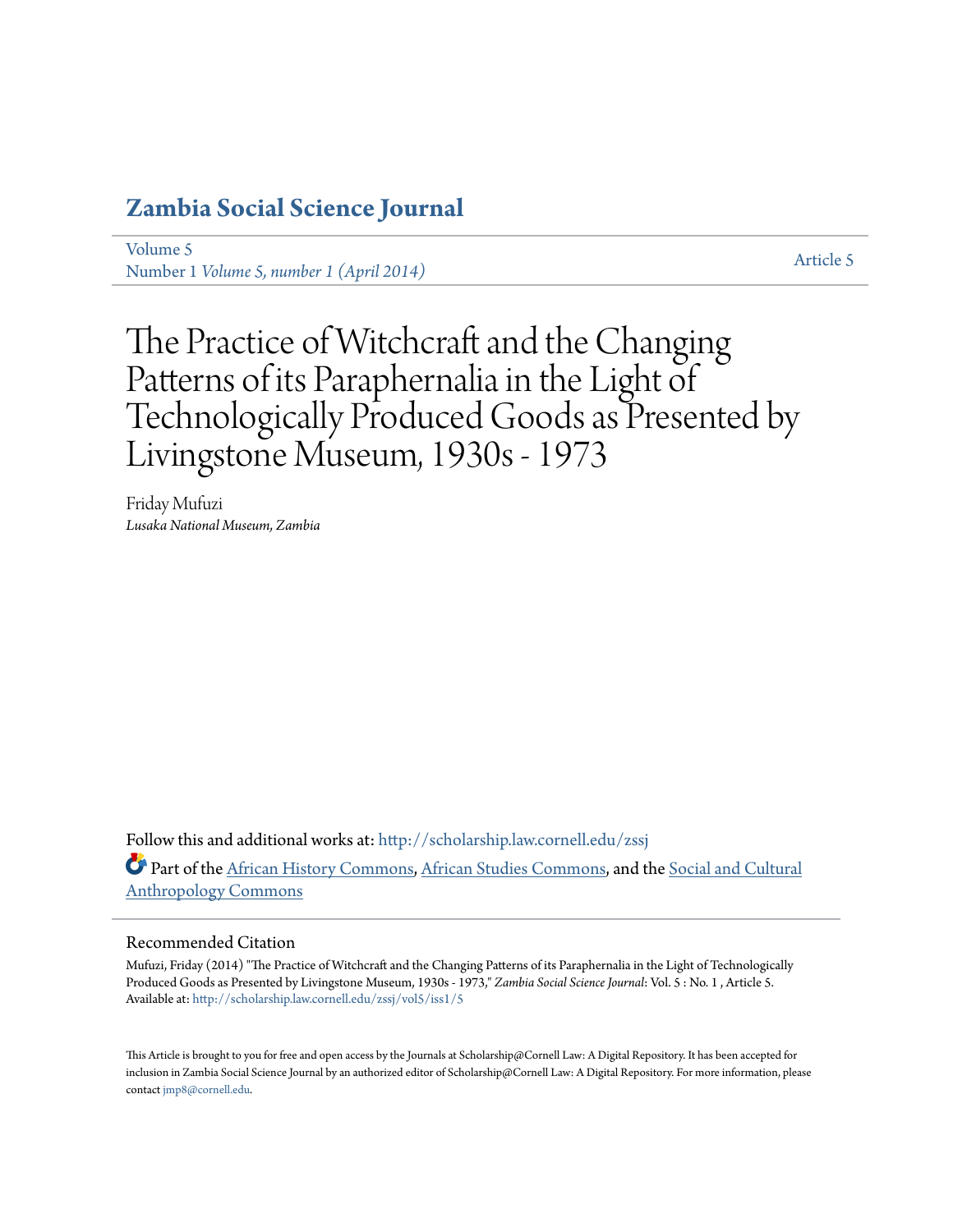## Friday Mufuzi *Lusaka National Museum, Zambia*

*In many African societies, there is an ingrained belief that misfortunes are induced by fellow human beings. Often, some family members are accused of being responsible for inexplicable problems. These may include infertility, impotence, miscarriage, lack of success in business, inability to gain promotion, poor crop harvest, sickness, and many others. In all these problems, witchcraft has been blamed. Its continued existence has thrived on human needs, quest for knowledge, desire for power, and more especially the fear of death; and when executing their operations, practitioners often use objects, and, over time, these have undergone several transformations. This paper explores the extent to which witchcraft objects were transformed from the traditional type, often made of wood, wax, and other such stuff to imitations of western technological goods such as television and aeroplanes and in some cases the use of the actual western produced goods such as mirrors and metal pipes made common by the capitalist colonial economy. The paper demonstrates that western consumer goods were not only used by the general populace to transform their lifestyle from the traditional to western style but also by witchcraft practitioners to enhance their power and authority through the 'modernisation' of their paraphernalia thereby making them more potent. Through examination of the witchcraft collection at the Livingstone Museum and the press coverage on the phenomenon, the paper posits the thesis that witchcraft is a theory of power and authority and practitioners believed that it possessed energies that could protect them against any kind of harm from their perceived enemies, and that it had the power to protect whatever wealth had been accumulated from destruction by supposed enemies who in general were either their kith and kin or close friends.* 

## **Introduction**

Studies on witchcraft in colonial Africa in general and Zambia in particular have focused on explaining the phenomenon in terms of the primitiveness of the practice and its practitioners.<sup>1</sup> Most probably, this was done in order to justify colonialism in the area. During this era, the western world considered itself duty bound to carry the burden of 'civilizing' Africans through the introduction of western civilization,

\_\_\_\_\_\_\_\_\_\_\_\_\_\_\_\_\_\_\_\_\_\_\_\_\_\_\_\_\_\_\_\_\_\_\_\_\_\_\_\_\_\_\_\_\_\_\_\_\_\_\_\_\_\_\_\_\_\_\_\_\_\_\_\_\_\_\_\_\_\_\_\_\_\_\_\_\_\_\_\_\_\_\_\_\_\_\_\_\_\_\_\_\_\_\_

<sup>1</sup> E. E. Evans Pritchard, *Witchcraft, Oracles and Magic among the Azande* (Oxford: Clarendon Press, 1937); C. M.N. White, "Witchcraft Divination and Magic Among the Balovale Tribes" *Africa Journal of the International African Institute* 18, 2, April 1948; and J.R. Crawford, *Witchcraft and Sorcery in Rhodesia* (London: Oxford University Press, 1967.)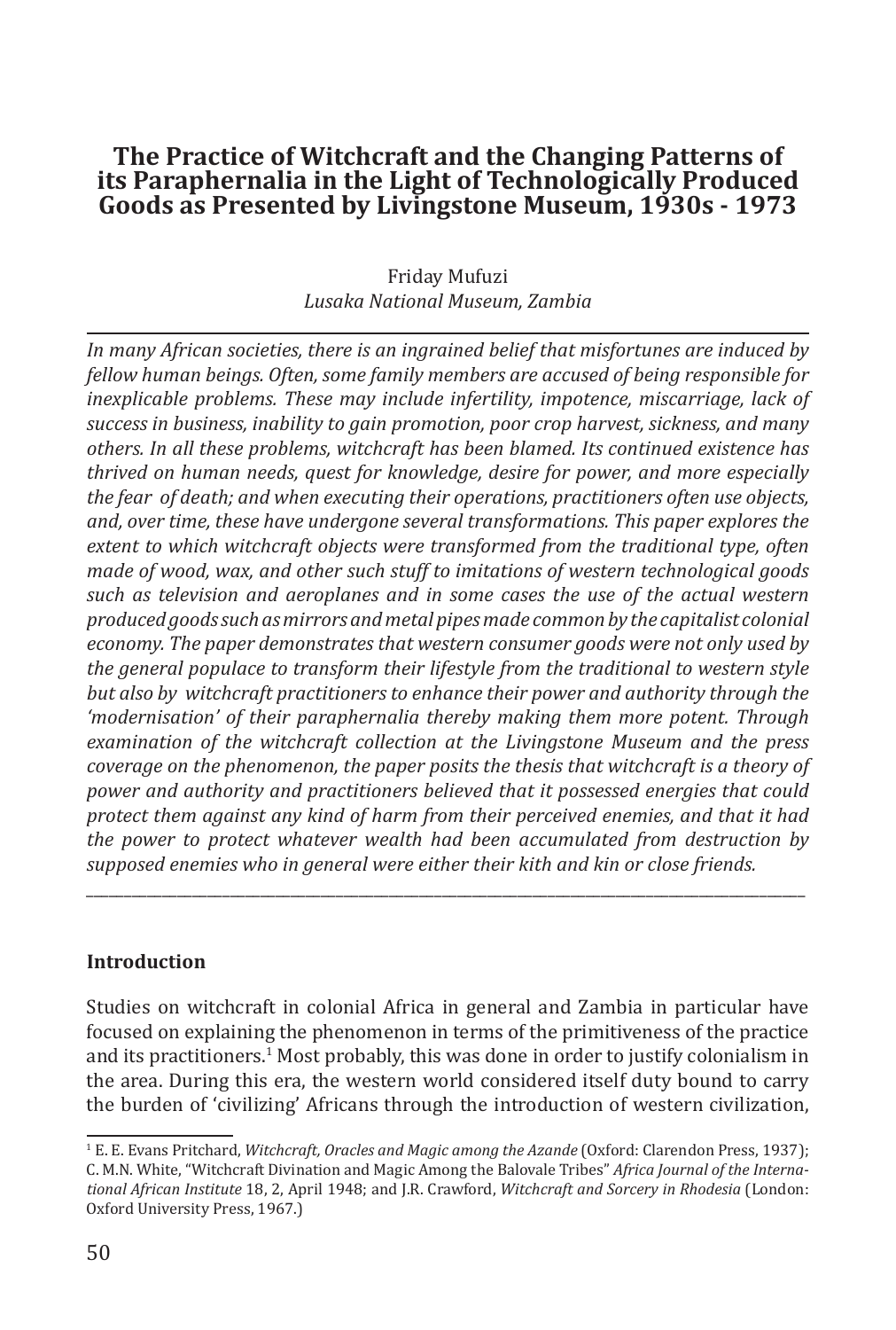which in essence meant Africans embracing European lifestyles and abandoning their indigenous culture and belief systems, including witchcraft, replacing it with  $Christianity<sup>2</sup>$  Generally, these studies tackled the subject of witchcraft from the anthropological context, focusing on how it related to the African way of life. These studies paid particular attention to issues such as belief in witchcraft, its nature and variance, reasons for involvement in witchcraft, and divination.<sup>3</sup> Basically, these studies argued that witchcraft was imaginary and witchdoctors or diviners who worked against it were mere charlatans and fraudsters whose utterances were unreliable, while witches and sorcerers were considered mentally sick people obsessed with the belief that they had the power to harm others by simply directing their thoughts on their targets.<sup>4</sup> This was in total disregard of the fact that to people who believed in witchcraft, it was real.

Although witchcraft practitioners used devices or material objects in their practice to invoke their supposed power or energy to cause harm to their targets, these have not been studied in detail but ephemerally. An exception to this, however, is Reynolds' study<sup>s</sup> on Western Zambia, an area that formed part of what was known as Barotseland Protectorate during the colonial period. This study was consequential to the colonial government officials' investigations made in October 1956 following a rumour that proved correct that two women had been murdered and reported to the District Commissioner, Kalabo. Following this rumour, witchcraft investigations were carried out in all other districts of the Protectorate and some districts outside it. These investigations revealed numerous witchcraft practices, murder, divination, and cannibalism and yielded witchcraft objects, which were donated to the Livingstone Museum. These objects included *Kaliloze* guns originally made of wood or human limb bone and are believed to have been used by the Mawiko people (Mbunda, Luvale, Chokwe and Luchazi) against witches. To operate, they were loaded with powder and some medicine and were fired at the sun. However, the Barotse murderers used a modern type with a metal barrel, which was capable of firing metal pieces and capable of causing fatal wounds.<sup>6</sup>

This paper examines the nature and practice of witchcraft. It also explores the extent to which witchcraft objects were transformed from the traditional type, often made of wood, wax, and other such stuff, to imitations of western technological goods made common by the capitalist colonial economy which developed after the imposition of British colonial rule towards the twilight years of the  $19<sup>th</sup>$  century.

<sup>2</sup> For a detailed discussion on this subject see, L. H. Gann and P. Duignan, *Burden of Empire* (London: Pall Mall, 1967).

<sup>3</sup> See for instance, White, *Witchcraft Divination and Magic Among the Balovale; Elements in Luvale Beliefs and Rituals*The Rhodes-Livingstone Papers, 32 (Manchester: Manchester University Press, 1969); Barrie Reynolds, *Magic, Divination and Witchcraft Among the Barotse of Northern Rhodesia* (Berkely: University of California Press, 1963).

<sup>4</sup> See, for instance, E.E. Evans-Pritchard, *Witchcraft, Oracles and Magic among the Azande* (Oxford: Clarendon Press, 1937) and Margaree Murray, *The God of Witches* (London: Marston and Company, n.d.). 5 Reynolds, *Magic, Divination and Witchcraft Among the Barotse of Northern Rhodesia.* (Berkeley: University of Califfornia Press)

<sup>6</sup> Anon, "Witchcraft and Cannibalism in N.R. Not Yet Stamped Out: Biggest Investigation in History of Territory", *Livingstone Mail*, 1 June 1957, p. 1.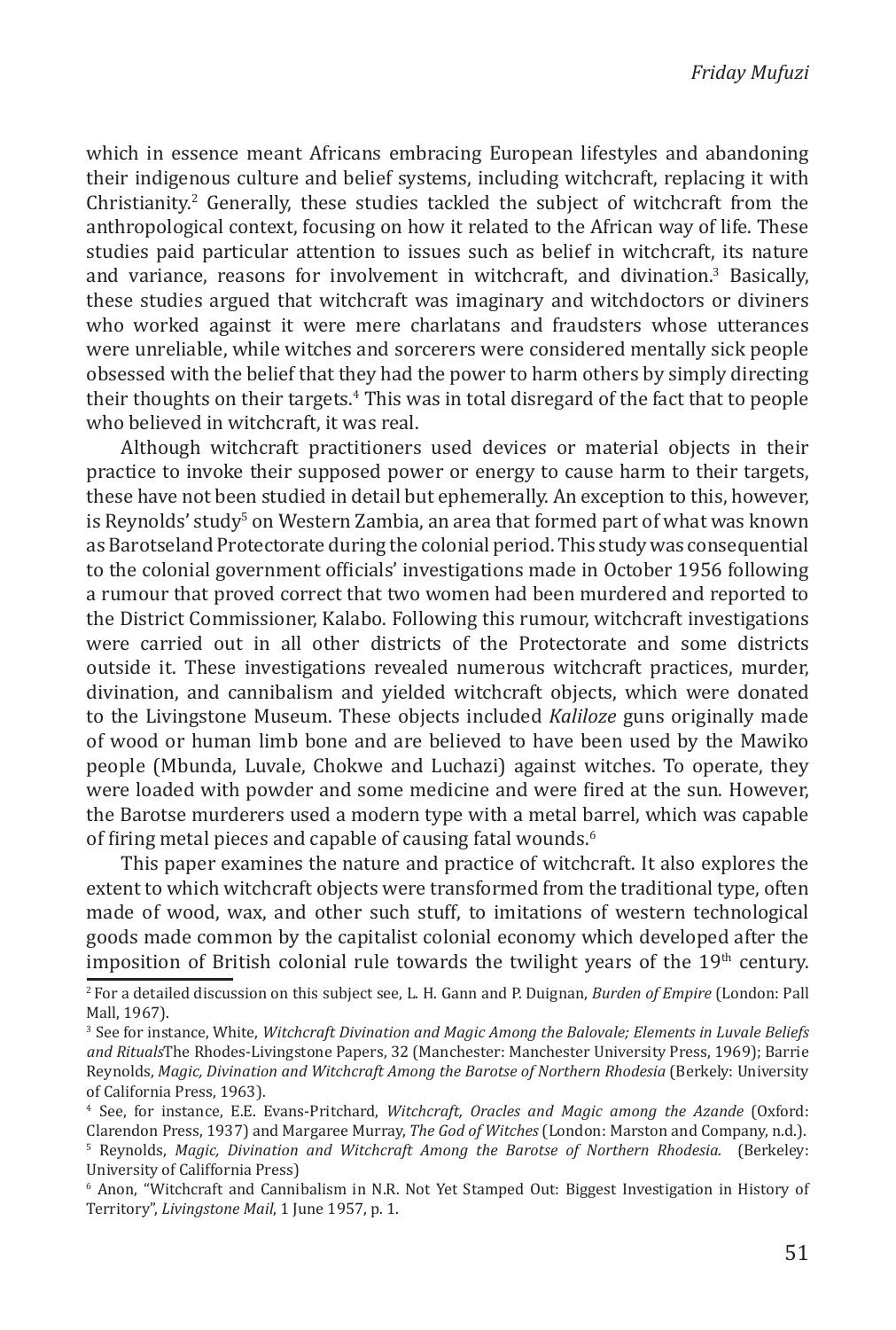Examples include television sets, airplanes, military tanks, and in some cases the use of the actual western produced goods such as mirrors and metal pipes. In this paper, I argue that western consumer goods were not only used by the general populace to transform their lifestyle from the traditional to western style in terms of dressing, food and housing, and other changes, but also by individuals operating in the supernatural world in their quest to enhance their supernatural power and authority through the 'modernization' of their paraphernalia for the purpose of increasing their potency. In this paper, I examine the witchcraft collection made over time at the Livingstone Museum, and press coverage of the phenomenon made during the study period. I also use oral sources and both published and unpublished sources. I begin by defining witchcraft and its practice, and argue that contrary to the general belief that the phenomenon was an African peculiarity, it was endemic in Europe before the advent of education and industrialization.

## **Conceptual Framework**

The study of witchcraft has been associated with anthropological studies, particularly those that deal with religion. Consequently, anthropological accounts of witchcraft beliefs and practices of African societies have inclined to locate these beliefs and practices within the framework of traditional religious beliefs.<sup>7</sup> Generally, anthropological studies that focus on African witchcraft are divided into two main schools of thought. In the first are studies that have followed the conventional ethnographic approach to the study of witchcraft. In this theoretical perspective, focus is on the structure and function of witchcraft beliefs and practices within the social structures of those societies and communities. Their principle argument is that individual beliefs meet a necessity of social existence and make a contribution to a socially desirable end. This approach was pioneered by Evans-Pritchard whose work among the Azande of the Sudan became the foundation upon which successive scholars on witchcraft based their studies.<sup>8</sup> The conventional structural ethnographic approach dominated African witchcraft studies in colonial Africa.

The second school of thought emerged as a means of understanding the postcolonial context of Africa. In this approach, the theory shifted to the role of African witchcraft in adaptation to political, economic, and social change. The approach emphasised how witchcraft can impact on power relations, whether political or economic and how it can be used and adapted as African communities struggled to cope with the postcolonial demands and stresses of modernity.<sup>9</sup> The

7 See, Evans-Pritchard, E.E., *Witchcraft, Oracles and Magic Among the Azande* (London: Oxford University Press, 1937); Leslie, C. (ed.), *The Anthropology of Folk Religion* (New York: Vintage Books, 1960); Middleton, J. and Winter, E., *Witchcraft and Sorcery in East Africa*. (London: Routledge and Paul, 1963); Mbiti, J.S., *African Religions and Philosophy* (London: Heinemann Educational Books Ltd. 1970); and Pauw, B.A. 1975. *Christianity and Xhosa Tradition: Belief and Ritual among Xhosa- Speaking Christians* (Cape Town: Oxford University Press.1975).

<sup>8</sup> Evans-Pritchard, *Witchcraft, Oracles and Magic Among the Azande.*

<sup>9</sup> Comaroff, J. and Comaroff, J.L. (eds), *Modernity and its Malcontents: Ritual and Power in Postcolonial Africa* (Chicago: University of Chicago Press, 1993); Geschiere, P. *The Modernity of Witchcraft: Politics and the Occult in Postcolonial Africa* (London: University Press of Virginia, 1997); Bond, G. and Ciekawy,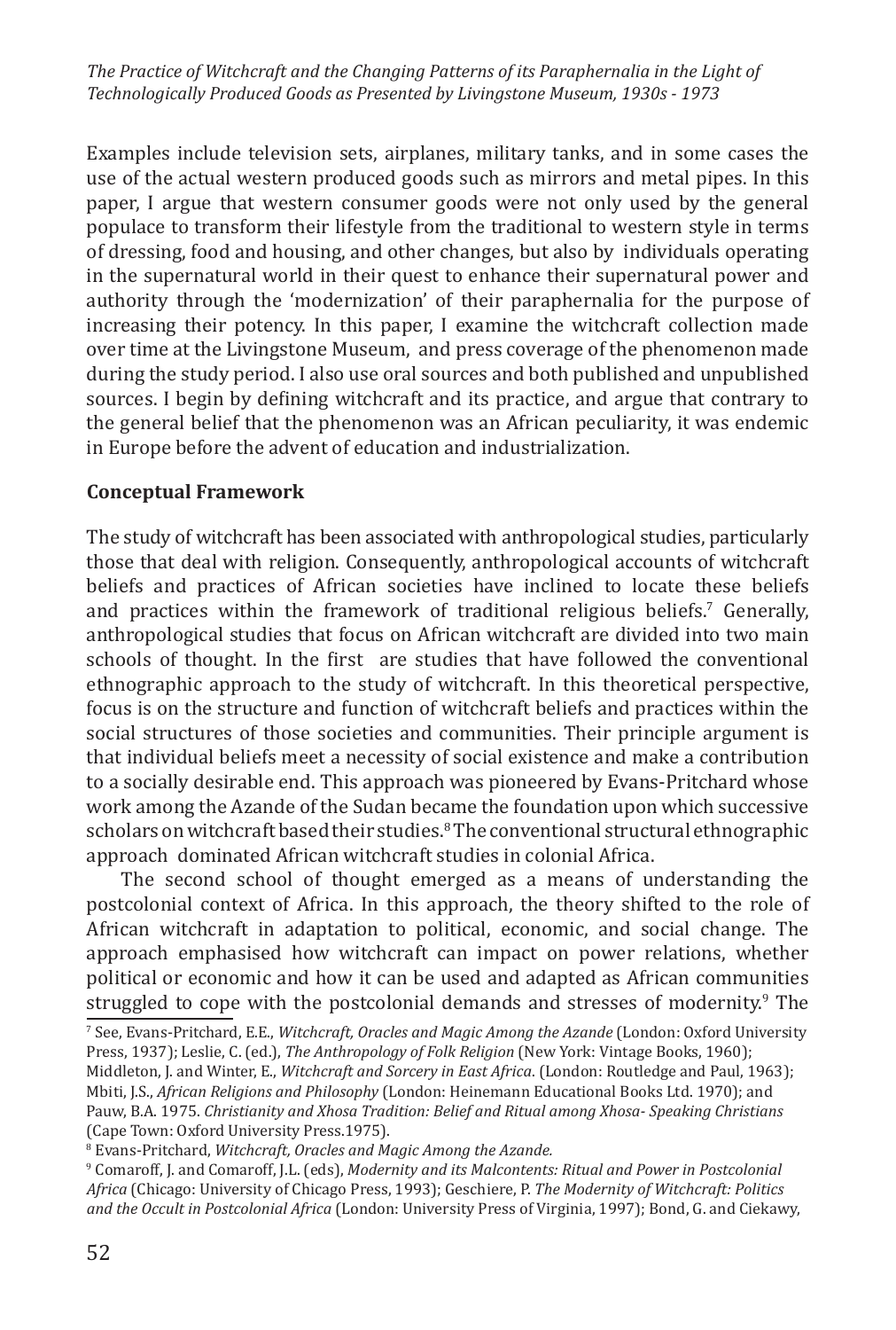main thrust of this theoretical perspective is exemplified by Peter Geschiere's study on witchcraft in postcolonial Cameroon which lucidly posits that witchcraft covers perceptions of underhand efforts made by the powerful to accumulate resources and wealth, and secret attempts by the weak in society to equalise or eliminate such perceived inequalities in power through occult means.<sup>10</sup> Arising from this perspective, witchcraft provides a lens through which Africans make sense of modernity. Building on this discourse, this paper discusses the practice of witchcraft to illuminate transformations that have transpired in witchcraft objects that have been collected by the Livingstone Museum. The paper shows that modern objects such as mirrors, beads, metal pipes, imitations of aeroplanes, military tanks, and other capitalist western objects have been integrated into witchcraft objects and beliefs on the premise of making the witchcraft practitioners more powerful and wealthy, thereby enhancing their prestige and respect (and fear) among their peers and other members of their community.

## **Methodology**

This paper was written whilst its author was working at Livingstone Museum in Livingstone, Zambia. Data for the paper predominantly came from the study of primary and secondary sources on the subject of witchcraft collected and deposited in the Livingstone Museum Library and Archives. Livingstone Museum houses the first Library in Zambia and its library and archival collections date as far back as the early 1930s. It has a lot of literature collected and generated by the Livingstone Museum research staff, particularly during the colonial period, who worked on the subject of witchcraft. Some of the researchers, for instance, Max Gluckman who served as its Curator when the incumbent (John Desmond Clark) was on active service during the Second World War, and Barrie Reynolds, who was its Keeper of Ethnography from 1956 to 1965 when he became its Director, researched on the subject of witchcraft in western Zambia. However, the Livingstone Library has paucity of contemporary or recent literature on the subject. The author was also unable to access such literature from other libraries and this has been a seriously limiting factor on this study.

Primary sources consulted included written published and unpublished sources such as newspapers, as well as exhibition storylines and reports, and research reports of interviews made by the Livingstone Museum research staff. Secondary published sources such as books on witchcraft, most of which focus on the colonial period, were also consulted. Data was also collected through semi-structured oral interviews and this involved formal interviews and informal discussions with respondents on the subject. However, these were not many owing to time limitation, as this author was not on formal absence of leave from work during the period of

D. (eds). 2001. *Witchcraft Dialogues: Anthropological and need to join up here*

*Philosophical Exchanges* (Ohio: Centre for International Studies, 2001); Niehaus, I. "Witchcraft, Power and Politics: An Ethnographic Study of the South African Lowveld*"*. PhD thesis. Johannesburg: University of the Witwatersrand (1997).

<sup>10</sup> Geschiere, *The Modernity of Witchcraft: Politics and the Occult in Postcolonial Africa.*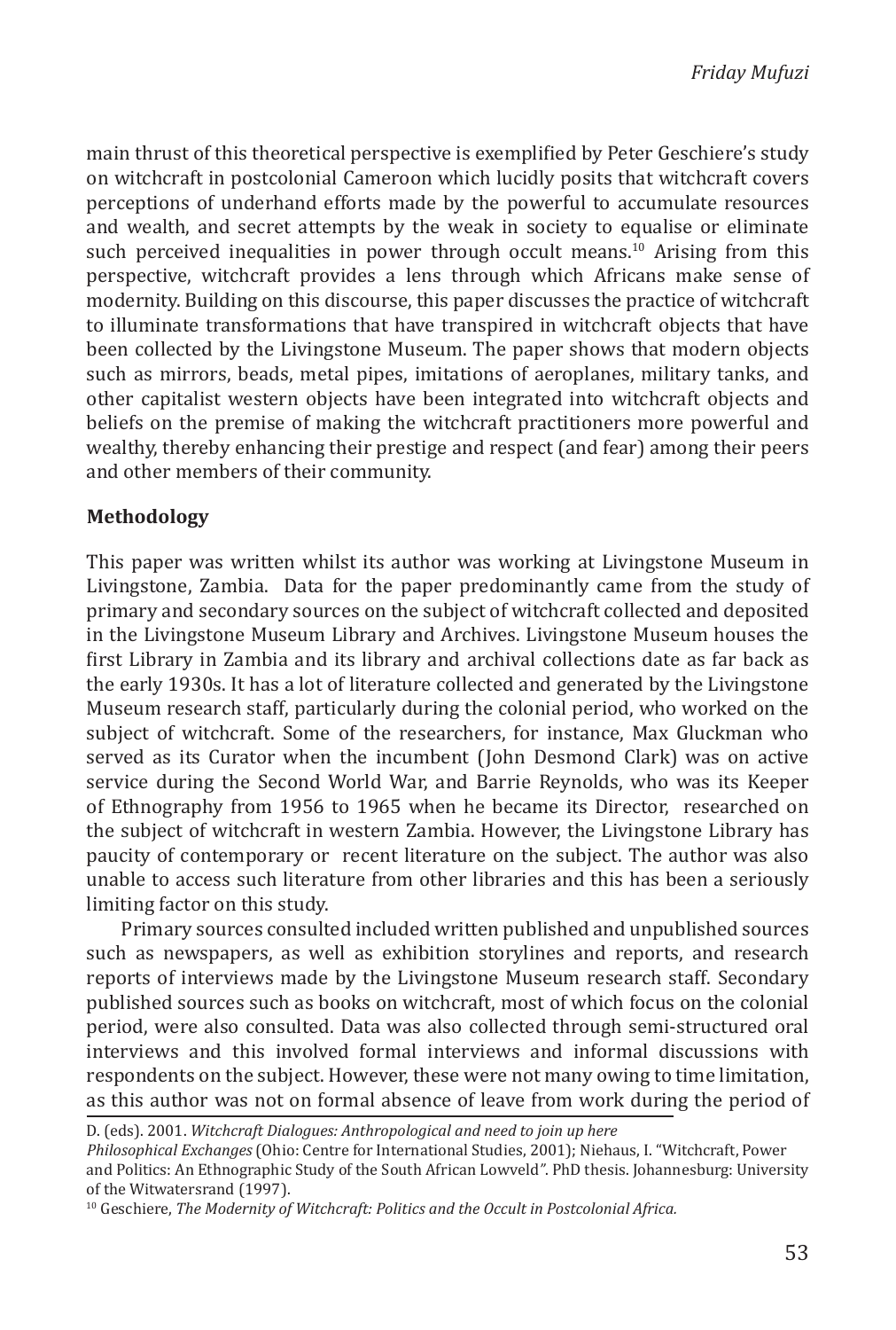data collection for this work, and the fact that most of the targeted respondents, who included witch-finders (witch-doctors) and perceived victims of witchcraft practices were unwilling to talk about their experiences on the subject. Most probably, this was because of the negative view of witchcraft in contemporary Zambian society. In fact, this researcher was at times derogatorily called a 'witch' for showing interest in such a bizarre subject. It is the researcher's view that a white researcher on the subject would be more accepted by local respondents than an African, in particular a Zambian researcher in the Zambian context. Thus, this too has been a serious limitation on this paper. Also, whilst the study is on an anthropological topic, the author is a historian who is more conversant with historical methods of research than anthropological methodologies.

To analyse data, the author has used the qualitative approach as it was found appropriate in obtaining detailed descriptions and interpretations of the topic under study. This approach was necessary as it provided a deep understanding of the practice of witchcraft and how its paraphernalia changed during the time frame of this study, 1930s to 1973.

#### **Definition of Witchcraft and Associated Terms**

A standard definition of the term witchcraft is elusive and different scholars have defined it differently. In the *Oxford Advanced Learners' Dictionary* (1992), the term is defined as "use of magic powers, especially evil ones: sorcery". The same dictionary defines sorcery as "art, use or practice of magic, especially with evil spirits; witchcraft". Whilst the dictionary suggests that the two terms mean the same thing, anthropologists make a distinction and have suggested that witchcraft is a psychic act while sorcery aims at inflicting harm to the targeted victim and involves the use of spells, medicines, and rituals.11 J.R. Crawford brings in the concept of wizardry to the issue of witchcraft. According to Crawford, wizardry is a combination of sorcery and witchcraft.<sup>12</sup> It is believed to cause death, illness, or misfortunes on the victim. The Cambridge International Dictionary of English (1996) defines a witch as "a woman who is believed to have magical powers and who uses them to harm or help other people". However, Reynolds' work on the subject in western Zambia reveals that both women and men were involved in what is defined as witchcraft and sorcery. In fact, Lisa Cligget's work in the Gwembe Valley, southern Zambia reveals that male witches were more potent and dangerous than female witches.<sup>13</sup> Thus, in this paper, the term 'witch' refers to both males and females believed to be engaged in the supernatural world to inflict harm on perceived enemies.

<sup>11</sup> See Crawford, *Witchcraft and Sorcery in Rhodesia*, pp. 40-41; for details on the definitions and meaning of witchcraft, see Kisilu Kombo, "Witchcraft: A living vice in Africa.", pp. 73 – 74. http://www. bibilicalstudies.org.uk/pdf/ajet/22-1073.pdf (accessed: July 2, 2014)

<sup>12</sup> Crawford, *Witchcraft and Sorcery in Rhodesia,* p. 1.

<sup>13</sup> Lisa Cliggett, *Grains from Grass: Aging, Gender and Famine in Rural Africa* (Ithaca and London: Cornell University Press, 2005), p. 131.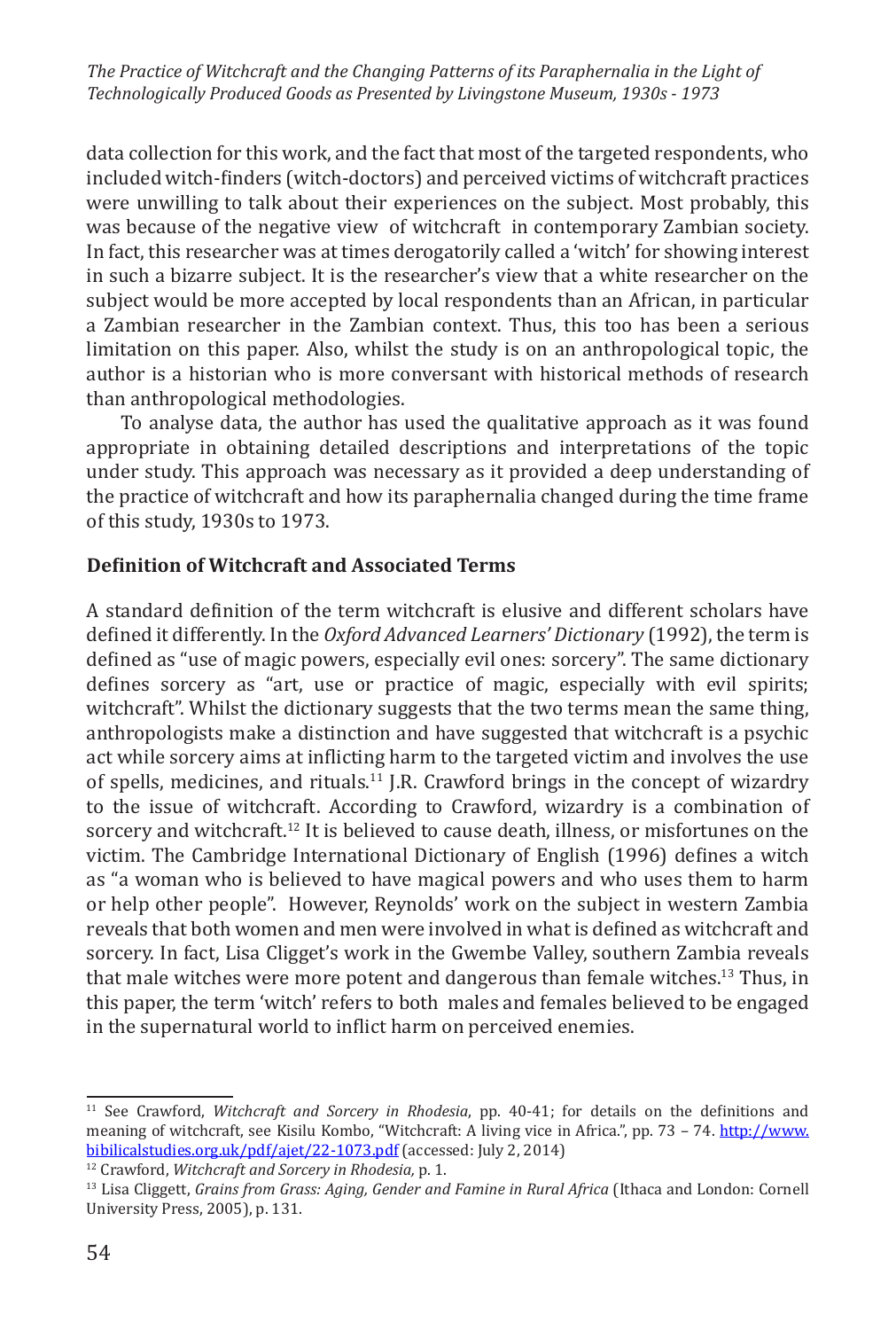There are also other terms linked to the subject of witchcraft and these include 'diviner' and 'witch-doctor'14 or 'witch-finder'. A diviner is a practitioner who is consulted to diagnose the cause of an illness or misfortune that has befallen the victim, while the witch-doctor cures or finds a remedy to the problem diagnosed by the diviner.15 However, one person usually performed the two functions of diagnosing and treating the sick and as C.M.N. White observed, the two terms are synonymous to the European 'doctor'.<sup>16</sup> 'Black magic' is also associated with witchcraft or sorcery and the three terms have negative connotations, while 'white magic' is associated with divining and treatment, or cure, of ailments and other misfortunes. Generally, white magic is accepted by society and therefore viewed positively, unlike black magic which is considered antisocial.<sup>17</sup>

#### **Forms of Witchcraft and its Paraphernalia**

Witchcraft is in four main categories: offensive, defensive, communicative, and divination and in all these, special objects are used by witches in the execution of their activities. 'Offensive witchcraft' falls under the category in which practitioners use their art to cause harm to their perceived enemies or their property while in 'defensive witchcraft', practitioners use their charms to protect themselves against harm directed at them.

In 'communicative witchcraft' practitioners, who may be witch-doctors or wizards, employ a wide range of objects to help them communicate in their mysterious supernatural world of witches. Generally, witch-doctors use objects that include miniature drums to summon the spirits of the dead, while witches use similar objects and command spirits of those they wish to harm. 'Familiars', such as owls, hyenas, nightjars, jackals, and many others are used to convey information on matters of interest to their owners. Essentially, familiars are agents or animated weapons witches employ to seek the victim or indeed to execute the mission assigned by the owner. In an interview, Boniface Liwanga noted that witches operate at night, naked, and that they are capable of inflicting harm on the victim by simply projecting at will from their minds as they have power to harm others by simply wishing them harm.

On the other hand, sorcerers use black magic to inflict harm on their perceived enemies through the use of materials such as medicines, or charms, and familiars. They are believed to use spiritual or magical devices, or charms that cause harm to

<sup>14</sup> It should be noted that modern scholars who have written on the subject of traditional medicine, including witchcraft in southern and central Africa have replaced the term witchdoctor with traditional healers (categorised into three, diviners, herbalists and faith healers), as they considered it a colonial legacy which did not take into account the healing properties of traditional healers. See for instance, George L. Chavunduka and Murray Last, "Conclusions: African Medical Profession Today." In *The Professionalisation of African Medicine*, ed. Murray Last and G.L. Chavunduka, 259-70. (Manchester: Manchester University Press, 1986). However, in this paper, I use the colonial term witch-doctor as the time frame for the study focuses more on the colonial period – 1930s to 1973.

<sup>&</sup>lt;sup>15</sup> White, "Witchcraft Divination and Magic Among the Balovale Tribes", p. 92.

<sup>&</sup>lt;sup>16</sup> For details, see, White, "Witchcraft Divination and Magic Among the Balovale Tribes", p. 92.

<sup>17</sup> ibid. pp. 98-103.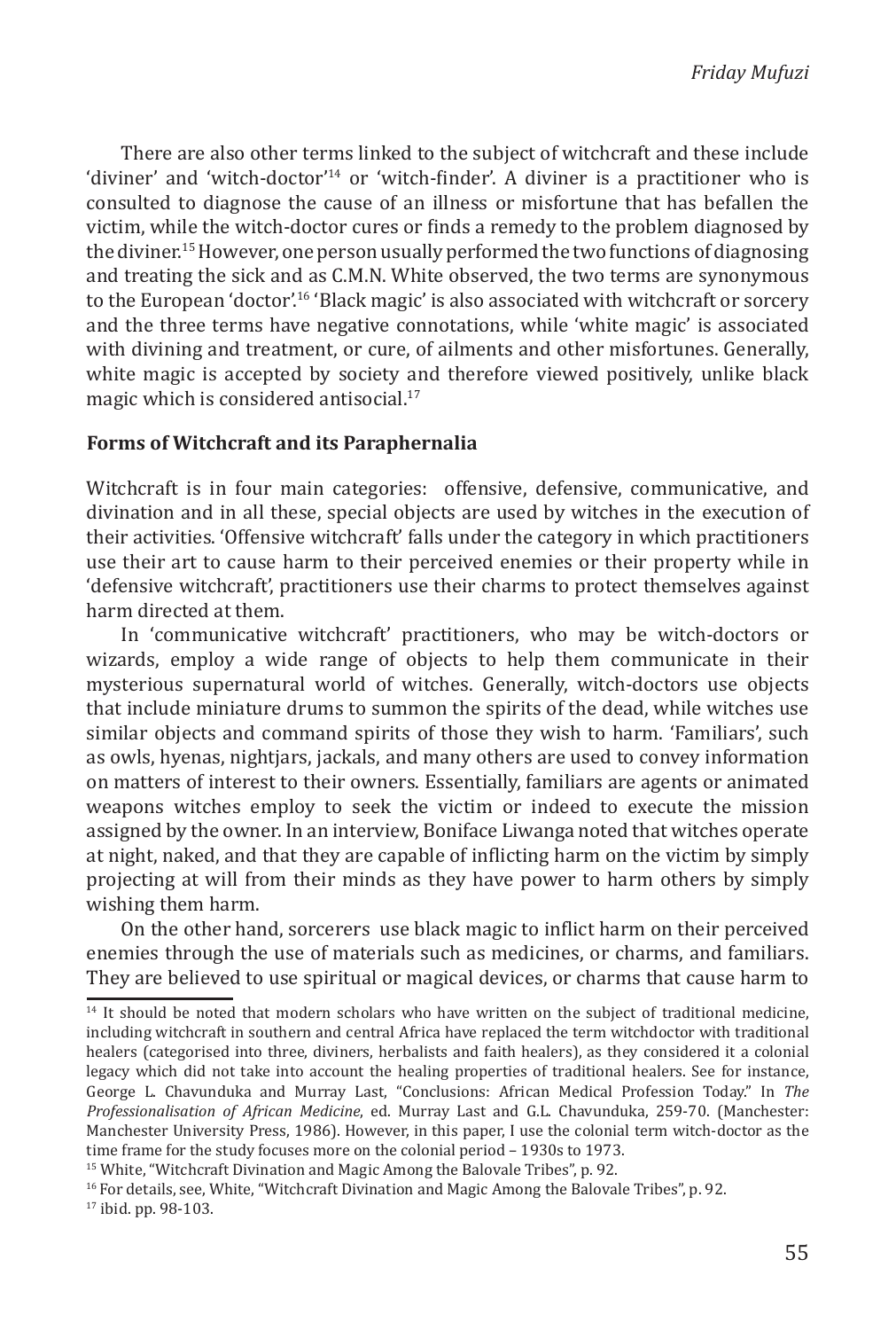their targets and operate during both day and night.<sup>18</sup> Crawford, as already noted, combines witchcraft and sorcery which he terms wizardry, arguing that "anyone who deliberately causes harm to others in a way which is not socially approved of is a witch or a sorcerer, even if his act is not a psychic act" and that "in addition to being antisocial, for an act to be wizardry, there must be something mysterious about the way in which the victim is harmed".19 The misfortunes witches and sorcerers are believed to cause include: illness, death, disability, accidents, theft, barrenness in women, impotence in men, lack of promotion at the work place, general lack of success, crop failure, and ruin. There are various motives for inflicting harm on other people and these include vengeance, fear, jealousy, envy, hatred, and greed.

Divination is the category of witchcraft in which the practitioner detects causes of a misfortune and predicts its effects. In this phenomenon, the practitioner obtained knowledge of secret nature or future events by mechanical means, psychological, spiritual, or manipulative techniques. To execute their work, diviners used objects such as baskets, bones and frictional devices. The belief in witchcraft and sorcery instilled fear in those who believed in it. This is the case even in today's Zambian society. It was common during precolonial and colonial times and even among many people in contemporary Zambia, particularly in rural areas, that when one suffered a misfortune there was a hunt to seek an explanation for it. The person who suffered this misfortune wanted to know why it happened and started thinking of all those who might have a grudge. Generally, the victim might already have had suspects in mind and simply wanted the diviner to help positively identify or diagnose the problem.

It should be emphasized that the fear of injury and indeed any other misfortune by some means other than material was a serious issue in an individual's life during precolonial times to about the 1970s. It is this fear that led to the rise and prominence of diviners and witch-doctors. In his *Magic, Divination and Witchcraft among the Barotse of Northern Rhodesia*, Reynolds observed that the *mulauli* (diviner) overshadowed the witch or *muloi* (sorcerer) and the *ng'aka* (witch-doctor) because without his intervention the witch would remain undiscovered while the witchdoctor would be impotent. He also noted that in the absence of the diviner, the belief in witchcraft would lose prominence as it is he who confirmed and demonstrated its importance in the daily affairs of the people and in this way diviners perpetrated

<sup>18</sup> Interview with Boniface Liwanga (aged 78), a witch-doctor from Western Zambia but currently residing in Zimba, in the Southern Province of Zambia, Livingstone, 30 August 2013. Liwanga hails from Senanga, western Zambia. He came to Livingstone practising divination and healing in the early 1970s. Occasionally, he has also been doing his business of divination and healing in Namibia. In late 1990s, he moved to Zimba, a small town along the Great North Road situated less than 100km from Livingstone where he has settled. Liwanga claims to be registered with the Traditional Health Practitioners Association of Zambia (THPAZ), an umbrella body to which all witchdoctors are supposed to belong. This Association does not use the term witch-doctor but rather traditional healers which it categorises into three groups: diviners, herbalists and faith healers. This is because the term witch-doctor is considered colonial as it does not take into consideration the healing role of traditional healers. However, this paper uses the term witchdoctor as the timeframe for the study (1930s – 1973) is largely located in the colonial period. <sup>19</sup> Crawford, Witchcraft and Sorcery in Rhodesia, pp. 106-107.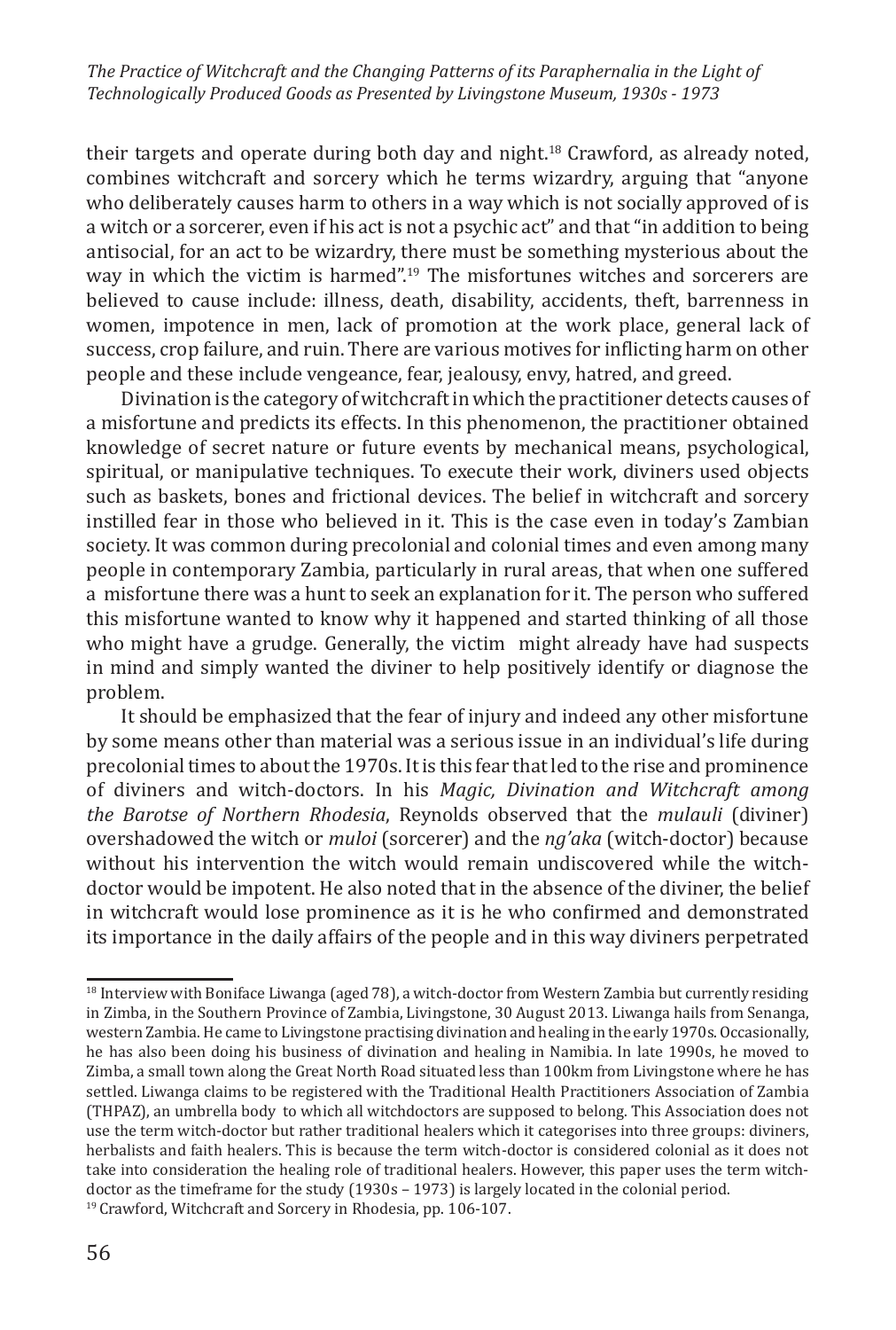people's fear of witchcraft.20 For this reason, the diviner was often considered by people who believed in witchcraft as the "chief" witch and this explains why many people always sought for medicines and charms from the diviner for self-protection. During precolonial, colonial and the early decades of the independence period, most adults and children wore charms around their neck, arms, or waist for protection. Others protected their granaries, cattle kraals and their crops against the devious scheming of witches. This author witnessed a lot of this when he was growing up in Siandombwe village in Chief Mukuni's area, southern Zambia, during the mid-1960s to early 1970s.

The general sequence of events was that the victim of witchcraft consulted a diviner, at a fee, to find the person who caused the victim's misfortune or simply to confirm the victim's suspicion. The diviner then responded by dressing in special regalia to mystify his act and to affect and perpetuate his grip on the people's minds so that they believed that he operated in a spiritual realm. This phenomenon is generally referred to as a 'séance'.<sup>21</sup>

Depending on the specialisation, various options of divining were open to the diviner. He could divine solely by means of spirits which possessed him which was some form of psychic divination, or use a psychological divination method where the divinatory technique involved the extraction of information which the diviner required for his client. In this case, the client was required to agree to whatever the diviner stated as this helped the diviner to ascertain where the points of friction lay and to ascertain who the suspect was. The diviner could also use some form of casual divination, which in essence was based on chance; or indeed use all the three methods. However, whichever method or methods were used, the verdict needed to be popular for it to be accepted.

Following the identification of the cause of the victim's problems, the witchdoctor appeared on the scene. Often the diviner combined the two roles of diviner and witchdoctor. Usually, the witch or sorcerer was made to confess and recant his or her activities before the witch-doctor took any curative action to stop the witch from inflicting further harm..

The witch, or sorcerer, was - and still is - the most dreaded and hated member of the society in which they lived. It was unusual for witches to confess their antisocial activities except when they were accused and made to do so. Before the advent of colonialism in Africa, just like in medieval Europe, once the witch confessed his or her deeds, he or she was severely punished. Punishment included violent death (by burning, spearing or poisoning), torture, banishment and fines. Because diviners and witch-doctors worked for the public good, they were often held in honour by society as their role concerned ridding society of the ills inflicted on it by witches and sorcerers. It was largely for this reason that during the1956-57witchcraft

<sup>20</sup> Reynolds, *Magic*, *Divination and Witchcraft Among the Barotse of Northern Rhodesia*, p. 95.

<sup>21</sup> For a detailed discussion of séance, see Parrinder, *Witchcraft: European and African,* pp. 186-187; Crawford, *Witchcraft and Sorcery in Rhodesia,* pp. 214-220; and V.W. Turner, *Ndembu Divination: Its symbolism and Techniques*, Rhodes-Livingstone Institute, 1961; White, "Witchcraft Divination and Magic among the Balovale Tribes", pp. 92-95 and *Elements in Luvale Beliefs and Rituals,* The Rhodes-Livingstone Papers, 32 (Manchester: Manchester University Press, 1961), pp. 60-68.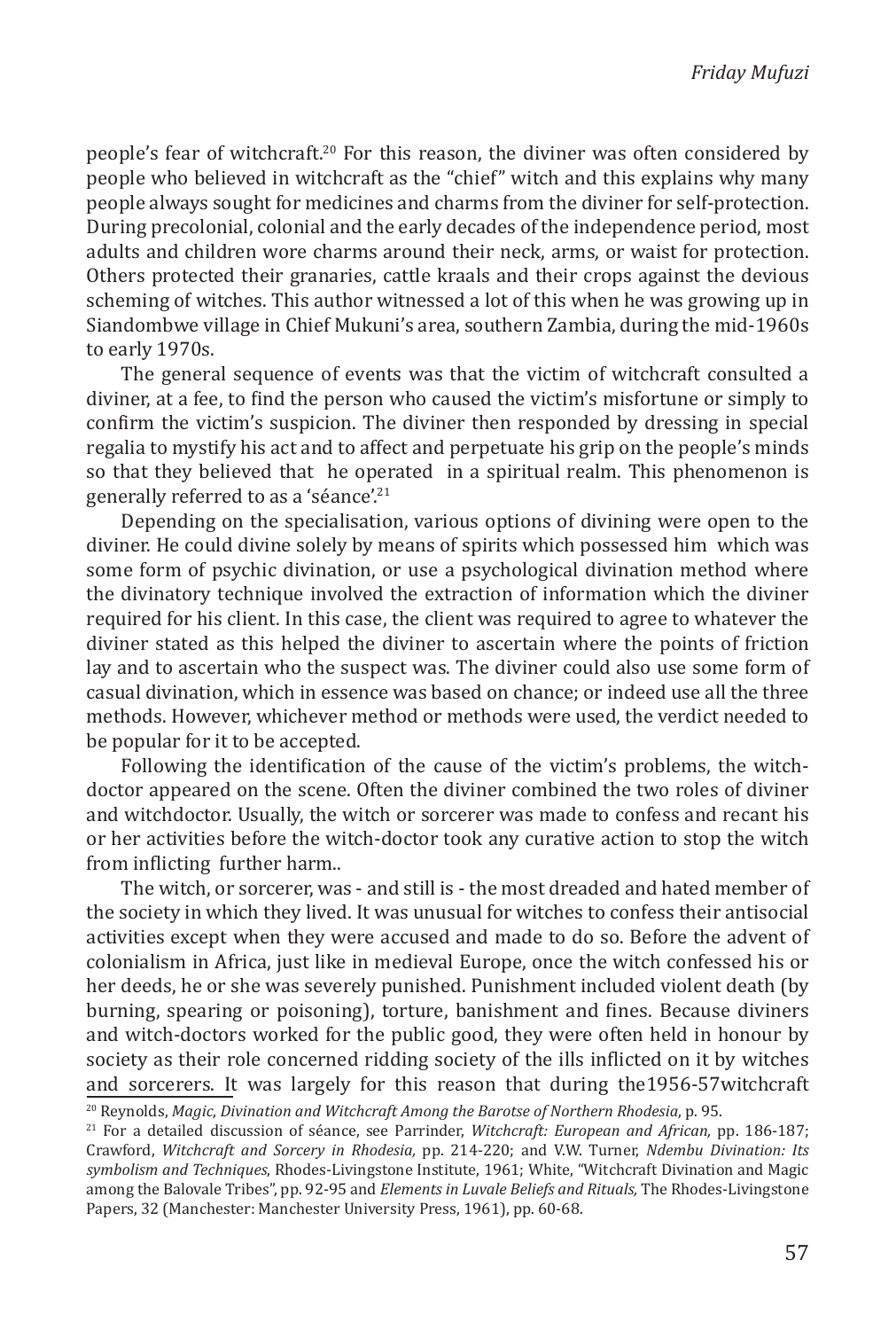investigations, most of the African people refused to bear witness against diviners who were arrested for their divining works. As a result most of them could not be imprisoned for lack of evidence.<sup>22</sup> The people considered their arrest unfair as they considered them their defenders and protectors from the evil deeds of witches and sorcerers.

In an interview, Boniface Liwanga noted that during their divining sessions, diviners searched for evidence of witchcraft and sorcery, the devices which gave witches and sorcerers immense energy, or supernatural powers that enabled them perform their practices. Such devices included charms, herbs, and objects such as human bones, and night guns such as *Kaliloze*. Some used familiars such as owls, and nightjars, and animals such as jackals and hyenas, while others used creatures such as Ilomba as mediums through which they performed their witchcraft activities.<sup>23</sup> According to White, the Ilomba was a spirit in the form of a snake with a human head in the likeness of the owner and was found in various versions. During its early stages, it was harmless and fed on eggs. However, as it grew, it became more demanding, killing people that its owner targeted, feeding on their blood. As it grew fatter and sleeker, its owner also flourished and this continued for as long as the snake existed.<sup>24</sup> Thus, some people became witches or sorcerers for the purpose of prosperity or in order to become rich.

A classic example of an Ilomba object, how and why it was acquired, and its function is provided by an Ilomba/Kambuma that was confiscated from a witch by the Livingstone High Court Magistrate, Austin Nkoloma, on 14 October 1988. Upon pleading guilty the accused was sentencedto a fine of Ten Kwacha (K10.00), which he paid, or in default, two months imprisonment. The Magistrate ordered the destruction of the charm, but through the order of the high court judge, Judge Mainga, it was donated to the Livingstone Museum for preservation and study. <sup>25</sup>

According to the story, the witch secured the Ilomba in Durban, South Africa where he had gone to work as a migrant labourer in the 1960s. On retirement, his colleagues advised him to obtain medicine to defend himself against witchcraft because Zambia was believed to be a haven of witches. He followed this advice and consulted a medicine man. The medicine man made incisions on different parts of the body of the Zambian where he rubbed and carefully siphoned some blood which he mixed with medicines and placed in a container for him to carry home. On his arrival in Zambia, the stuff in the container began to grow into a living creature which demanded eggs for its food. As it grew, the owner claimed that apart from protecting him from other witches, it performed numerous tasks such as killing people he wished dead, stealing mealie-meal and money from neighbours.26

<sup>22</sup> Reynolds, *Magic, Divination and Witchcraft Among the Barotse of Northern Rhodesia*, p. 58.

<sup>&</sup>lt;sup>23</sup> Interview with Boniface Liwanga, Livingstone, 30 August 2013.

<sup>&</sup>lt;sup>24</sup> White, "Witchcraft Divination and Magic among the Balovale Tribes", p. 100.

<sup>25</sup> LMA, Francis Musonda, "Special Witchcraft Exhibit, Lilomba", Livingstone Museum, n.d. but c. 1988, pp. 3-5.

<sup>26</sup> LMA, Musonda, "Special Witchcraft Exhibit, Lilomba", pp. 3-4.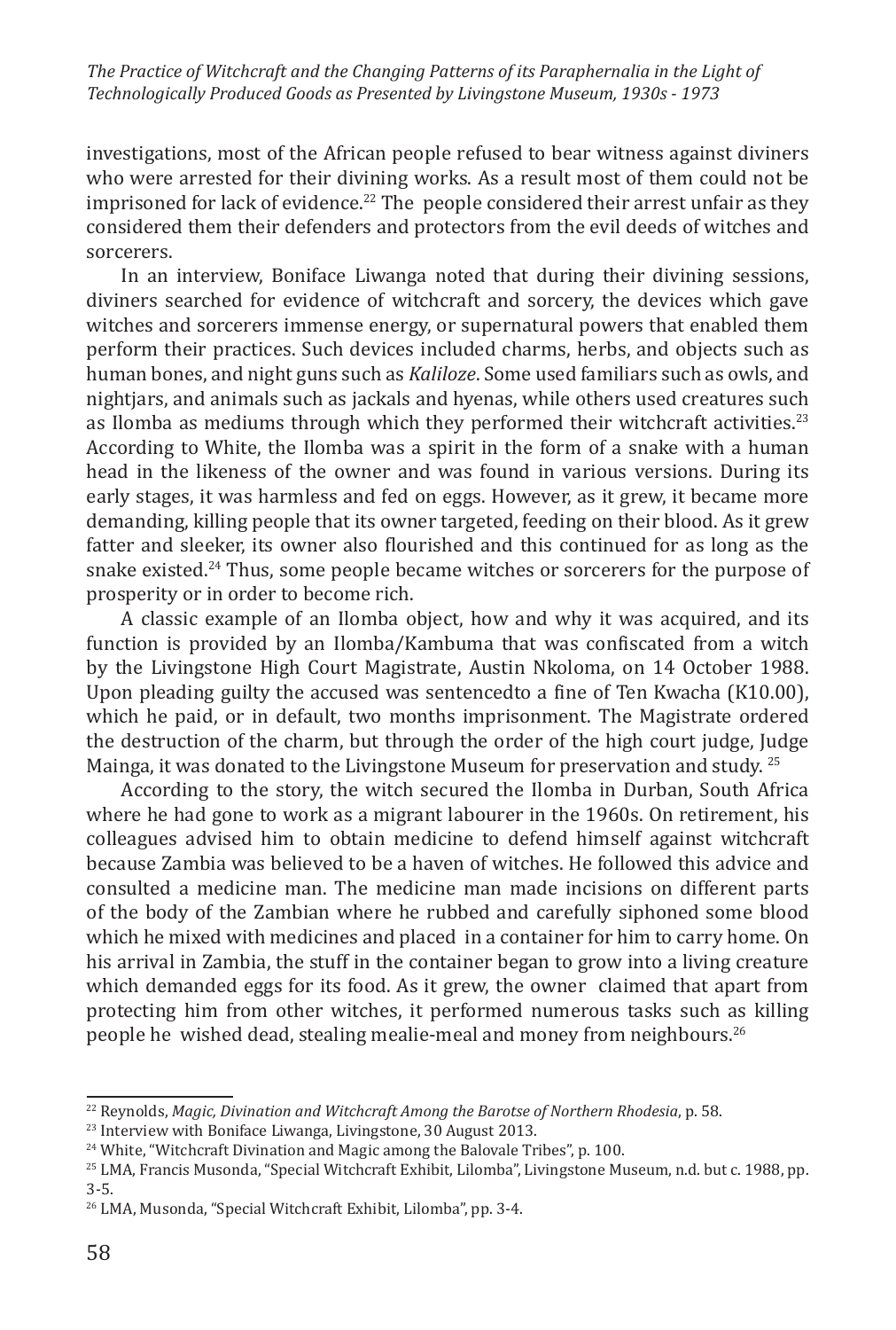### **Use of Western goods in Witchcraft Practices**

In his work on the Sharma Brothers' trading store in Mukuni village, Friday Mufuzi demonstrated that the mass-produced western consumer goods sold by the store in the 1950s and 1960s acted as a medium for social change in the area, creating new tastes among the local people which influenced society. Western goods led to the demise of locally produced handicrafts and utensils. This desire for consumer goods propelled labour migration and questioned established age, gender and power hierarchies.<sup>27</sup> In fact, this demise of locally produced goods was observed by colonial government officers as early as mid-1920s. To mitigate the situation, in 1934, they established a museum, the David Livingstone Memorial Museum, later renamed the Rhodes-Livingstone Museum and Livingstone Museum following independence "to make a collection of the material culture of the various ethnic groups in the territory for study and preservation, as it was fast dying out due to colonial mass-factory produced goods"<sup>28</sup> The first handbook to collections in the Museum, compiled in 1936 by R.S. Hudson, who later became Secretary for Native Affairs, provides us with information on the collections then under the custody of the Museum.<sup>29</sup> In 1937, W. V. Brelsford, an administrative officer in the colonial government of Northern Rhodesia, revised the handbook and meticulously documented the exhibits, both on display and in storerooms.30 Among the collections reflected in the handbook are witchcraft objects, some of which were made from mass-produced European manufactured material objects such as mirrors, wires, nails, beads, and needles, or their imitations. $31$ 

Thus, western produced goods were not only consumed in ordinary life situations but also by witches in the supernatural world. Following the introduction of European mass-produced goods into the area by traders, witches took advantage by incorporating them into their paraphernalia. This is because Africans in general and witches in particular believed that western material objects were imbued with special powers. As Felix Kaputu observed:

*The African people were awed at the way they were conquered and subjugated to colonialism with its attendant religion, Christianity. They were in particular astonished at how small numbers of white people were able to defeat them. Consequently, material objects that Europeans* 

28 National Archives of Zambia (hereafter NAZ), Northern Rhodesia Government, Legislative Council Debates, Second Session of the Third Council, 7 March to 1 April 1930, cols. 166–167; NAZ, District Notebook Series (hereafter KDB) 1/5/6: Secretary for Native Affairs to Chief Secretary, Livingstone, 2 December 1931; NAZ,

KDB 1/5/6: SNA, Livingstone, to Provincial Commissioner, Mazabuka, 10 May 1933; and *National Museums of Northern Rhodesia, the Rhodes-Livingstone Museum, 1934–1951*(Government Printer, Lusaka,1951), p 4.

<sup>27</sup> Friday Mufuzi, "Indian Traders as Agents of Western Technological Consumption and Social Change in Mukuni: Memories of the Sharma Brothers' Trading Store, 1950s to 1964" in Robert Ross, Marja Hinefelaar and Iva Pesa (eds), *The Objects of Life in Central Africa: The History of Social Change, 1940-1980* (Leiden and Boston: Brill, 2013), pp. 189-214.

<sup>29</sup> R.S. Hudson, *Livingstone Memorial Museum Handbook* (Livingstone: Rhodes-Livingstone Institute, 1936).

<sup>30</sup> W.V. Brelsford, *Handbook of the David Livingstone Memorial Museum* (Livingstone: Rhodes-Livingstone Institute, 1937).

<sup>31</sup> See Brelsford, *Handbook of the David Livingstone Memorial Museum,* pp. 96-97.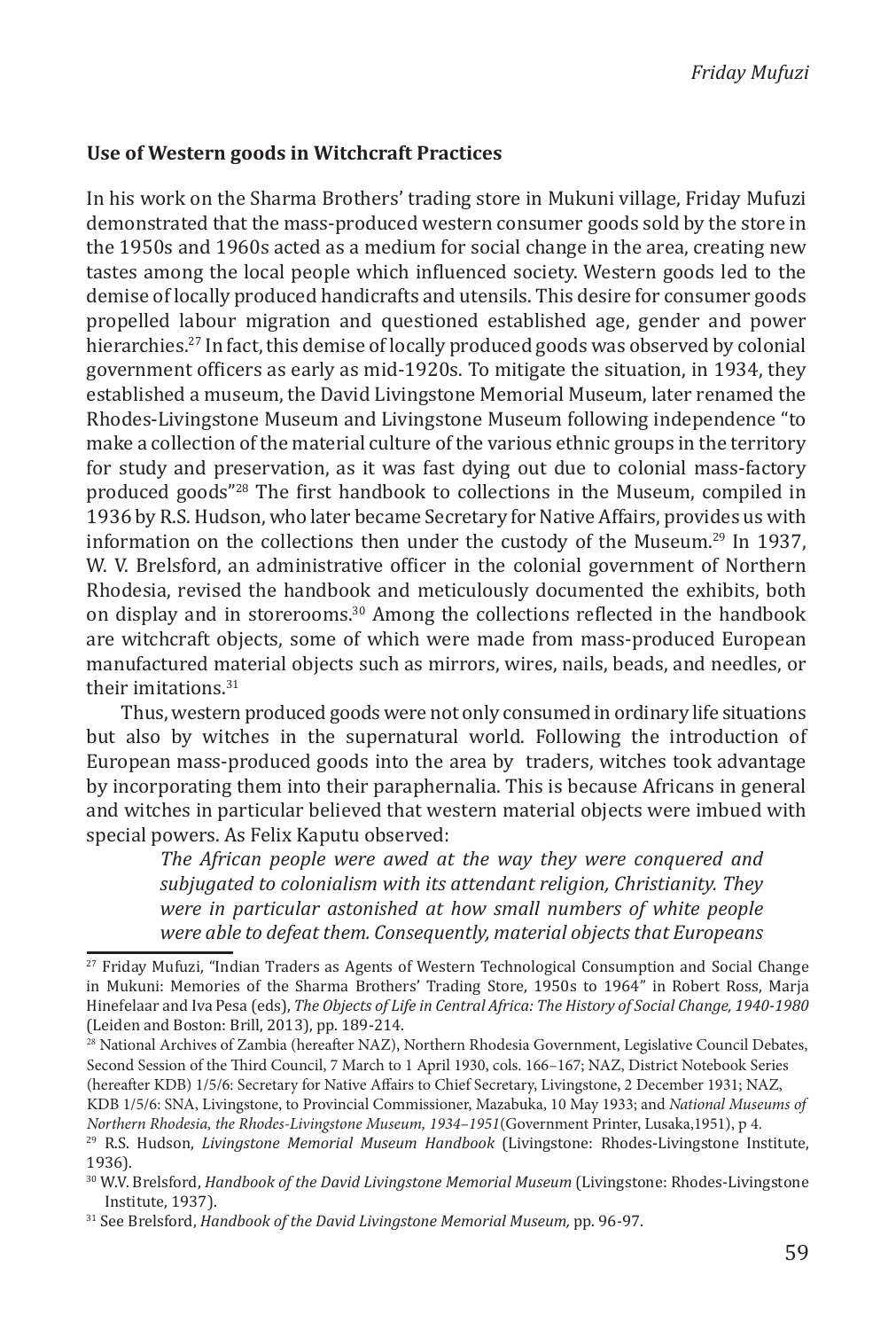> *used such as guns and Christian symbols they carried and used during mass such as crucifixes and other objects were seen to be more powerful than the local people's witchcraft objects and those they used during their traditional religious activities.*<sup>32</sup>

Among the witchcraft objects collected by the Livingstone Museum were rattles, nut shells, gourds, carved piece of wooden mortar, bees wax, lucky beans, and red and white ochre which was daubed on the victim according to his guilt or innocence. According to Mungoni Sitali, red symbolized guilt while white stood for innocence.33 Others included horns of various species of animals filled with special medicinal concoctions, carved figures, and the familiars they symbolized. Generally, these were used by both sorcerers and witchdoctors. Magic mirrors, which in fact were not mirrors in the ordinary sense but oil gourds, bottles, skulls, and similar containers filled with medicine were also collected. Nevertheless, they were used in the same way as actual reflecting mirrors. Before the onset of colonial rule, water was used as a reflective material, especially by diviners. According to Reynolds, the principle behind the use of water was similar to that behind crystal gazing in which the diviner peered into his or her crystal ball to see the future, the wizard (sorcerer) or the diagnosis. The water was usually put in a bowl- shaped gourd, or wooden dish, or a meal-mortar.<sup>34</sup>

Others that were used as transport devices were traditional reed baskets, winnowing trays, and mats. In an interview, Kaputu, noted that one of the main issues in witchcraft is the ability to move from one place to the other. To substantiate his assertion, Kaputu narrated what he witnessed as a young boy in North-Western

<sup>33</sup> White ochre symbolized purity and good deeds and during pre-colonial times it was smeared on the face or head of people who contributed immensely to the betterment of their communities or those who perfumed heroic deeds such as serving their people in tribal wars and other threats such as hunger. It was also doused on the bodies of young women in a ceremony in which the young women were presented to the public following their initiation into adulthood after reaching puberty to symbolize their entering adulthood in innocence and purity. Diviners used white ochre as a symbol of innocenceof people facing witchcraft accusations brought to them. Red ochre symbolized fertility in women. It also symbolized the pain they went through during menstruation and parturition. Ethnic groups in Zambia such as the Luvale, Chokwe, Luchazi and Mbunda smeared it on the bodies of their boys after the Mukanda camp in which they were initiated into adulthood to symbolize the pain they went through when they were circumcised. Wizards used red ochre on their witchcraft objects to symbolize the pain they inflicted on their victims. Black ochre symbolized sadness and was predominantly used by witches and sorcerers on their witchcraft or sorcery object to darken or dampen the future and hopes of their victims. They also symbolized the sadness they caused people associated with the victims they killed such as their parents, children, relatives and friends. Interview with Mungoni Sitali, former Senior Keeper of Ethnography and Art at Livingstone Museum, Livingstone, 3 September 2013.

34 Reynolds, *Magic, Divination and Witchcraft Among the Barotse of Northern Rhodesia*, pp. 116-117.

<sup>32</sup> Interview with Felix U. Kaputu, Lusaka, 20 August 2013. Kaputu is a Congolese (his mother is from north-western Zambia and his father is from the Democratic Republic of Congo - DRC) and is a Professor lecturing at Ghent University, Belgium. He is highly knowledgeable on issues of witchcraft and is an expert in African Studies, African politics, literature, mythology, gender, religion, diaspora and art. Apart from Lubumbashi, DRC, he lectured in several universities in USA, Europe and Japan. This author first met him in the Netherlands, Leiden at Africa Study Centre where both were Visiting Fellows in 2013 and were accommodated in the same house. Upon learning Kaputu's expertise and experiences on issues of witchcraft, this author had several conversations with him on the subject. This was followed by an interview in Lusaka when Kaputu came to Zambia for his field work on a paper he was working on.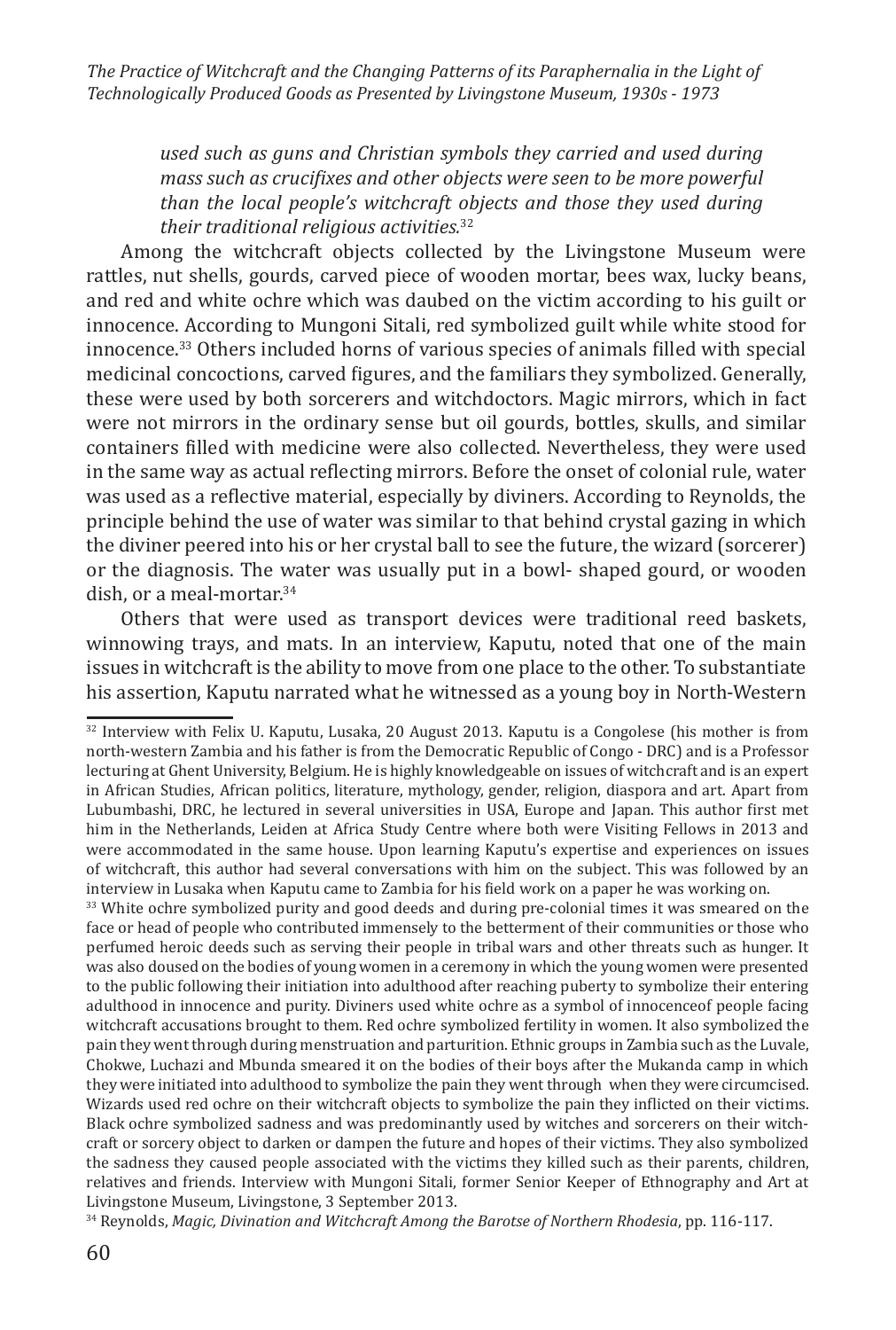Zambia in the early 1960s. He noted that one day, a middle aged man by the name Moke came to their village, Kipopo in the Democratic Republic of the Congo (DRC) in the big village of Chief Ina Kiluba. Moke was coming from a Kaonde village called Kambova in the DRC, 120 km away. When he was asked where he came from and the purpose of his visit, he stated that he came from afar and used a basket as his mode of transport, but ran out of fuel and that he was there seeking shelter and food. Moke then showed them a simple basket, but they could not tell or understand where the fuel was put and took his story as nonsensical. After two days, he bade farewell to his hosts. As he was leaving, Kaputu and other family members scornfully laughed at what he told them. However, his father told them that their guest was actually a wizard and that what he said was not silly but real. He also assured them that as soon as he was out of the village, he would definitely fly out using the basket he came with. He also told them that the fuel Moke talked about was some kind of human energy which was invisible to ordinary people and was derived from human blood. Furthermore, Kaputu's father noted that during the time he was recuperating, Moke must have communicated with his people at the village he came from who could have provided the necessary invisible fuel for his flight using the same basket.<sup>35</sup>

Kaputu's observations were echoed by Liwanga who added that wizards and witch-doctors used some form of gadgets to communicate with their colleagues. Usually objects used for this purpose included strings tied to a stick Also some traditionally medicated things such as animal horns stuffed with concoctions such as bees wax and red lucky bean seed were involved.<sup>36</sup>

In some cases, genital organs, or their familiars such as wooden carvings shaped in the form of sexual organs were used. According to Liwanga, the principle underlying their use as witchcraft devices lay in the belief that human beings received power to procreate from the heavens or super being through their sexual organs. In that light, sexual organs were believed to possess extraordinary power and energy. They brought human beings closer to the creator for them to procreate themselves. Sexual organs were therefore a symbol of power and abundant energy and were generally used for protection. Some witches or sorcerers used them, especially male organs, to direct them to their targets, while female organs were used to terminate life as they believed that the same energy the female organ had in bringing forth life on earth could also be used to terminate it.<sup>37</sup>

Beads, which ordinarily were used as adornments by women, were also used in witchcraft objects. During the early precolonial period beads used in Zambia were made from plant seeds. With the advent of long distance and intercontinental trade, plant beads were replaced by glass beads. In an interview, Kaputu noted that during times of wars and other social disasters, women were believed to be holders of witchcraft whilst their men folk were fighting. Women would be possessing objects which contained energy that enabled men to fight. Although men were strong

<sup>&</sup>lt;sup>35</sup> Interview with Felix Kaputu, Lusaka National Museum, Lusaka, 20 August 2013.

<sup>36</sup> Interview with Liwanga.

<sup>37</sup> Interview with Liwanga.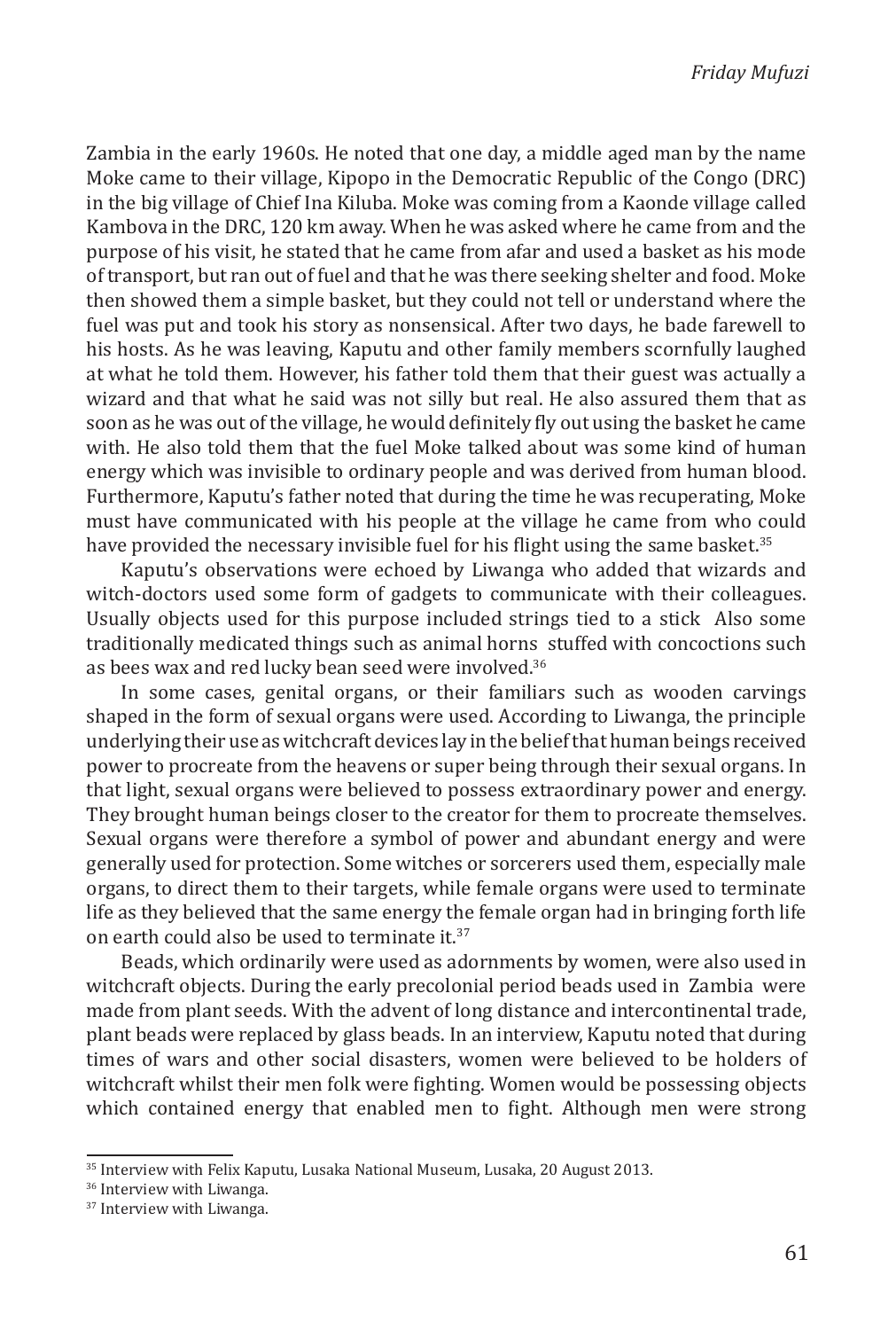and engaged in a fight, the energy they used was believed to come from women.<sup>38</sup> Most likely, this was the reason why during precolonial times, when war broke out between the Leya and another tribe, all Leya soldiers were gathered in a sacred hut before they went to battle with the enemy. The Priestess Be-Dyango then appeared at this hut and stood on the doorway with her legs wide apart whilst giving orders to the soldiers:

> *Come out of the hut, Go and meet the enemy, Defeat him! He was born out of a woman such as me, Do not turn back, Or you will die like a woman!*<sup>39</sup>

Each of the soldiers then came out of the hut crawling between Be-Dyango's legs marching in frenzy to the battleground ready to fight.40 The soldiers' crawling from the hut, marching to the war front symbolized their rebirth, change of behaviour and bravery obtained from the Be-Dyango's body, the source of energy that renewed them as brave and powerful soldiers. This ritual is therefore in line with Kaputu's observation, which saw women as the owners of energy, or witchcraft that men used in war.

Further, arising from Kaputu's observation, beads were used as witchcraft objects because they were used by women as adornments around their waists, neck or any part of their bodies to charm men. In this respect, they were associated with power to entice and control men and it is this power witches needed for control, thereby doing good or harm to others as they willed.

Following the advent of colonialism, western factory-produced goods and/or their imitations found themselves being used in witchcraft practices. For instance, water as a reflective device was replaced with glass mirrors, which were adorned or suitably decorated with bees wax, lucky beans, or beads that suited the taste of the diviner or sorcerer. An example of this is provided in the type of witchcraft charm called *Sikuyeti* in Silozi in which a mirror was used wherein the diviner saw the spirit or reflection of the *muloi* (wizard). The mirror captured sun rays and therefore energy which could be used in either harming, or doing good to someone.

In 1991 Vincent Katanekwa, former Director, Livingstone Museum, collected a number of witchcraft objects donated to Livingstone Museum by Senanga Police station. The objects were confiscated by Senanga court authorities after convicting four elderly men to six months imprisonment for witchcraft practices.<sup>41</sup> In an interview I had with him on the issue of witchcraft objects, he told me that he had a rare opportunity to interview the four witches in Senanga Prison. Katanekwa noted that two of the incarcerated wizards got their witchcraft paraphernalia in South

<sup>&</sup>lt;sup>38</sup> Interview with Kaputu.

<sup>39</sup> Maud Muntemba, "The Political and Ritual Sovereignty among the Leya of Zambia", *Zambia Museums Journal*, 1 1975, pp. 32-33.

<sup>&</sup>lt;sup>40</sup> Muntemba, "The Political and Ritual Sovereignty among the Leya of Zambia", p. 33.

<sup>41</sup> Interview with Vincent K. Katanekwa, former Director, Livingstone Museum, Livingstone, 3 September 2013.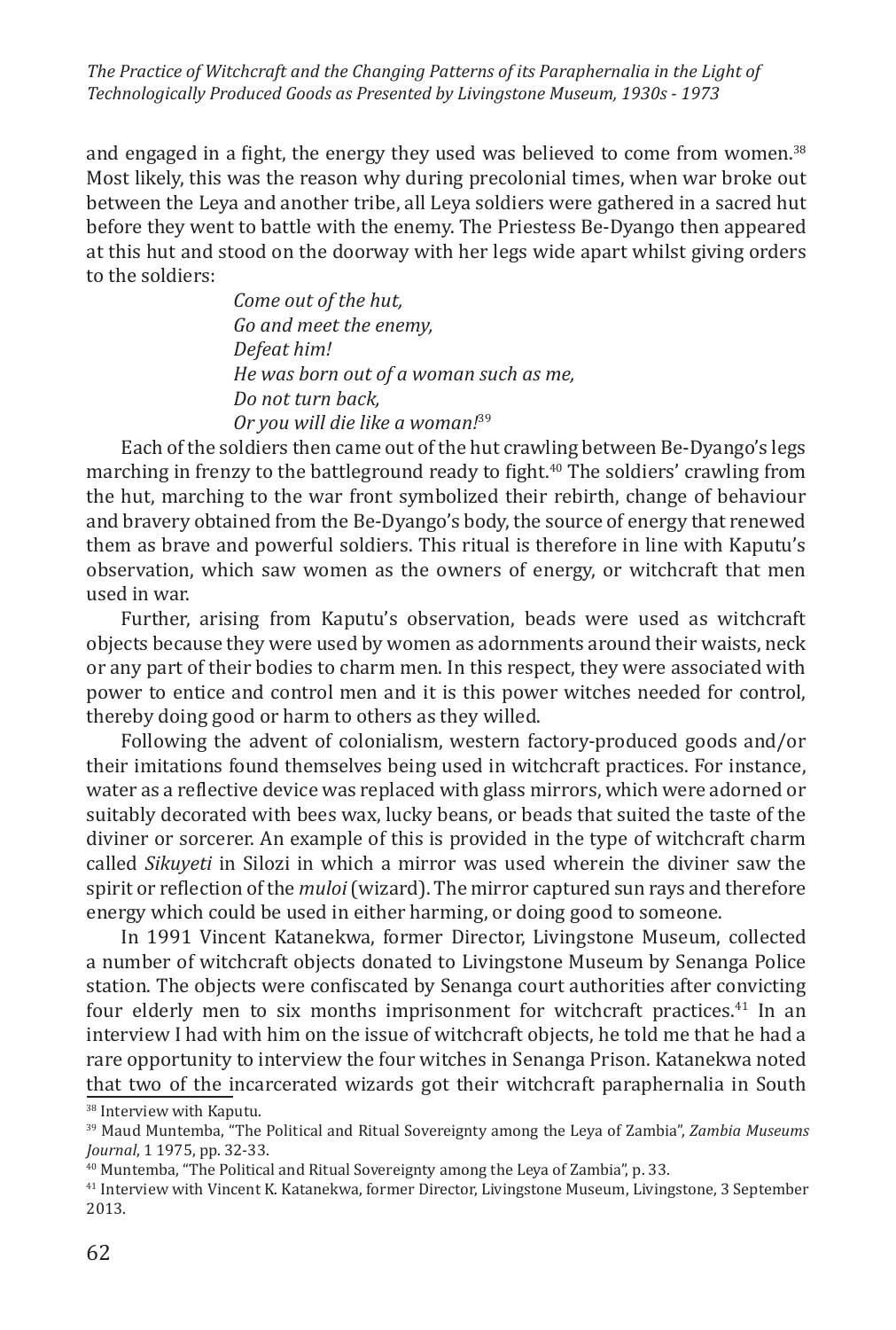Africa in 1961 where they had gone as migrant labourers. He also said that of the two, one paid £200 to acquire the witchcraft power while the other paid £120 and that they both acquired witchcraft powers to protect themselves from witches back home and to sort out any person who exhibited signs of jealousy or coveted their achievements. The remaining two also got their witchcraft power in the 1960s. One of the two got the witchcraft power in western Zambia and paid four head of cattle for it. The other did not know how he became a witch but believed that it was a gift from God. Katanekwa further noted that although all four convicted wizards indicated that they understood the power of witchcraft they did not know how it happened and that sometimes it worked according to their instructions but at times, it did not.<sup>42</sup>

On the question of the use of mirrors as witchcraft objects, Katanekwa as confided to him by the convicted witches observed thus:

*Both wizards and diviners used mirrors; the difference was in the end use. They were a potent reflective object used by both witches and diviners. They galvanized energy from the sun which they used as some form of a satellite or scanner linking objects after bringing them into focus. As the sun shone, it collected images and connected everybody on earth, including the targeted person who if his or her image came into view in the mirror was likely to die. Death was achieved by piercing the image of the victim using a traditionally medicated needle. If the intention was not to kill but make the life of the victim miserable either through sickness or lack of prosperity, appropriate spells were cast on the image through invocations to operationalise the witch's desire.*<sup>43</sup>

Arising from Katanekwa's observations, people got into witchcraft practices through different means and for different reasons, the main one being security or self-preservation or protection from perceived enemies. While others sought and wilfully acquired the power of witchcraft, others did not know how they got it. It is suggested here that much of the sophisticated and more potent witchcraft objects came to Zambia through migrant labourers who did not only return home with western material objects such as clothes, metal and enamel plates, three-legged pots, metal trunks, radios, gramophones, and other goods but also with witchcraft devices which were more potent than the type their contemporaries had in the villages. They acquired these devices in order to protect themselves and their newly acquired wealth and social status from their colleagues back in their homesteads who they believed might be jealous of their success.

This point comes out clearly in Michael Barrett's study on Lozi Migrants in Barotseland.<sup>44</sup> According to Barrett, returning Barotseland migrant workers from  $\frac{u_{2} - u_{2}}{2}$  ibid.

 $43$  ibid.

<sup>44</sup> Michael Barrett, "'Walking Home Majestically': Consumption and the Enactment of Social Status among Labour Migrants from Barotseland, 1935-1965", in Robert Ross, Marja Hinfelaar and Iva Pesa (eds), *The Objects of Life in Central Africa: The History of Consumption and Social Change< 1840-1980* (Leiden and Boston: Brill, 2013), pp. 68-92.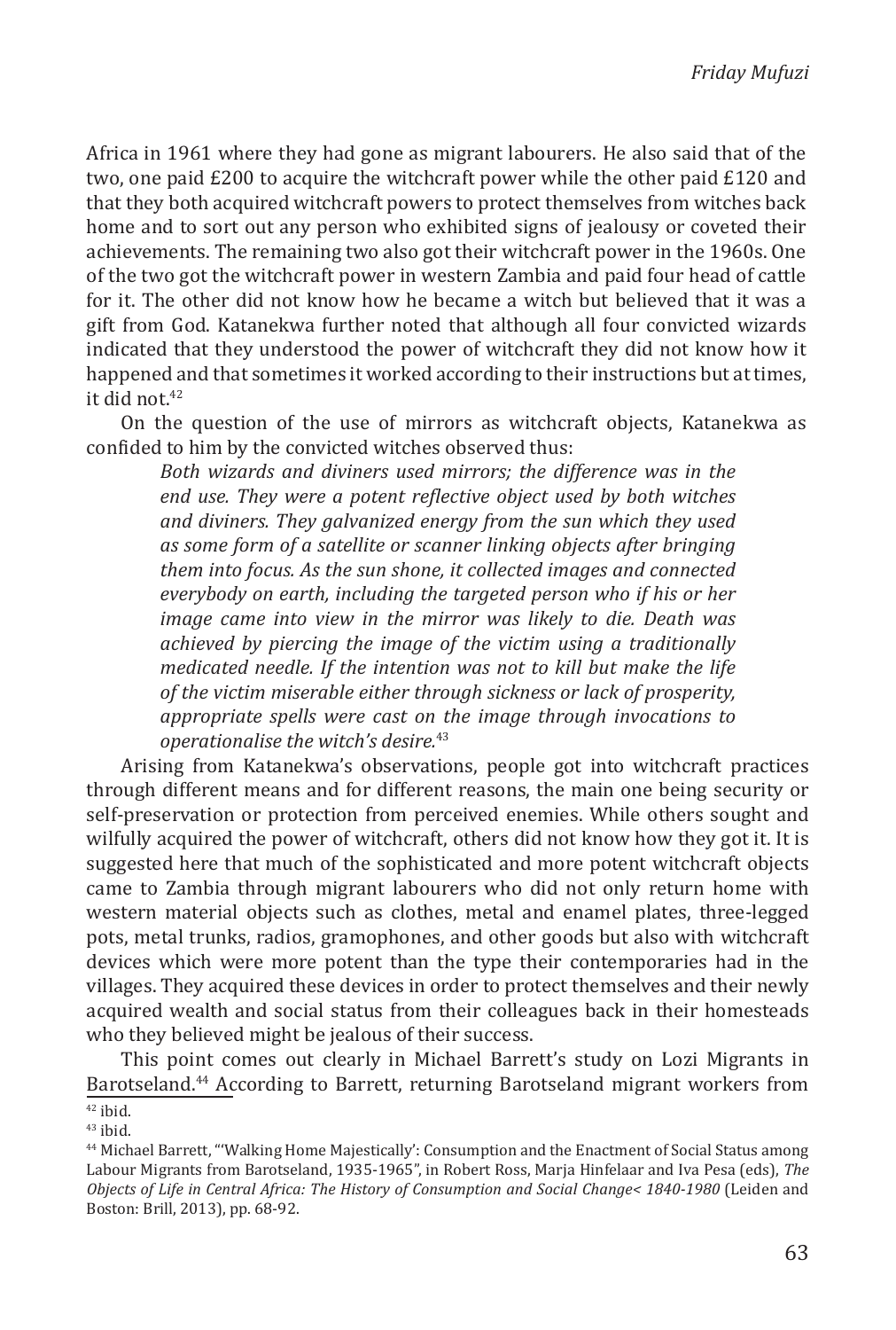Southern Rhodesia (Zimbabwe) and the South African gold and diamond mines reached home with an enhanced prestige and social standing among their peers owing to the wealth they acquired in the form of luxury goods and money. They also looked smart. Some of them used their money to buy their first cattle. Because they looked smart in their new European clothes, had money and other goods, they were valued highly as spouses compared with those who remained behind, most of whom depended on clothes and blankets made from bark and animal skins.<sup>45</sup> The migrants had to fortify and protect their newly gained social status, wealth and luxury goods they brought to their homesteads. They feared their peers in the homesteads whom they believed would be jealous and envious of their achievements and might harm them through witchcraft. In fact, two reports written by a research staff member of Livingstone Museum in more recent years (2003 and 2004) on witchcraft objects donated by witch-doctor, 'Dr' Kanjolo to the Museum show that the owners got their witchcraft objects during their stints as migrant labourers in Southern Rhodesia and South Africa during the 1960s. The owners acquired their witchcraft powers for the purpose of self-defence back home but went wild, as they demanded food, which in this case meant human blood. <sup>46</sup>

Other western material objects that came to be employed in witchcraft included nails, needles, and wires. Generally, nails were included in witchcraft objects to enforce suffering or death to the victim. This was done through what Frazer as quoted by Theodore S. Petrus calls 'homeopathic magic'.<sup>47</sup> According to Petrus, in this type of witchcraft, the practitioner applied his or her evil powers against a doll or object representing the intended victim and this action produced the desired result in the victim.48 Petrus' observation is echoed by Liwanga, who in an interview on the subject noted that:

*As the nail was hammered more and more into an object that represented the targeted person, so was the intensity of the pain/suffering or an illness being inflicted on the victim until that person died if no remedial action was taken through a witch-doctor. Needles performed a similar role to that of nails. They were used for piercing the object that represented the person the witch wanted to harm. The object was akin to the person the witch targeted to cause harm. Once that was done, wherever that person would be, he or she would be affected.*<sup>49</sup>

<sup>45</sup> Barrett, "'Walking Home Majestically': Consumption and the Enactment of Social Status among Labour Migrants from Barotseland," pp. 95-96, 107-108 and 110.

<sup>46</sup> LMA, Mwala Inambao, "Interview with Dr Kanjolo on capture of a Lilomba at Matengu Village, Chief Musokotwane", 23 November, 2003; and "Donation of Witchcraft Object from Mwiinga Village, Chief Musokotwane", 5 February 2004. Also interview with Mwala Inambao, formerly Conservator, Livingstone Museum but now at Lusaka National Museum, 12 September, 2013, Lusaka.

<sup>47</sup> Theodore S. Petrus, "An Anthropological Study of Witchcraft Related Crimes in Eastern Cape and its Implications for Law Enforcement Policy and Practice", PhD Thesis, Nelson Mandela Metropolitan University, (2009), p.77. http://dspace.nmma.ac.za8080/xmlui/bitstream/hanc. (accessed: 2 August 2014).

<sup>48</sup> Petrus, "An Anthropological Study of Witchcraft Related Crimes in Eastern Cape and its Implications for Law Enforcement Policy and Practice", p.77.

<sup>49</sup> Interview with Liwanga.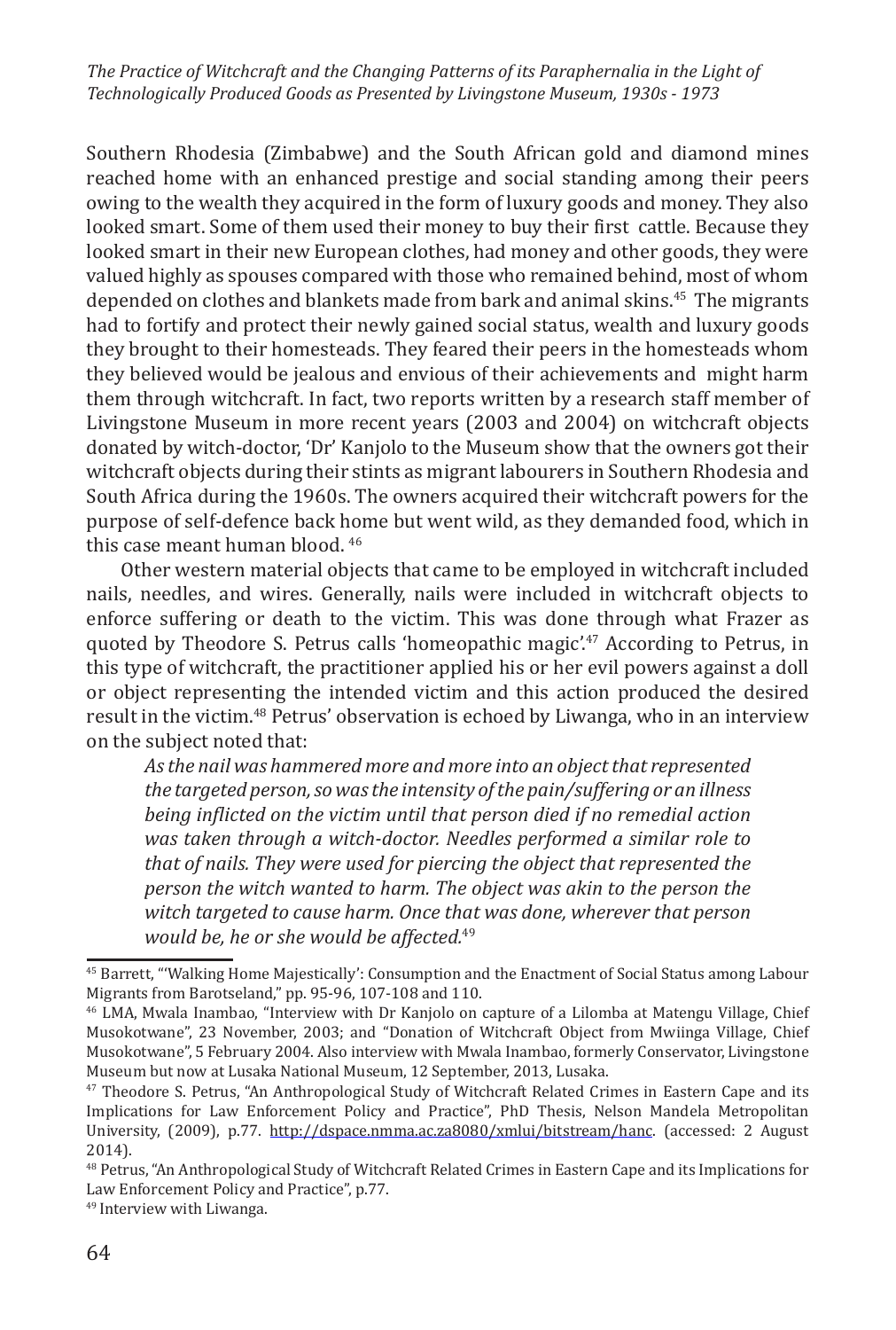In this case therefore, the witchcraft artefact or object became the double of the man or woman the witch wanted to harm.

Wires were used particularly for communication and represented telephones in the western sense. During precolonial times, horns of animals and differently-shaped gourds and pots were used for this purpose. They were also used as lethal weapons and represented bullets. As far as most of the African people were concerned, they believed that wires, like other western material objects, represented some kind of power or energy the whites had and used. Witches and diviners coveted this perceived European power which they believed was also present in their cultural material objects. Whites were associated with power and the conquering of enemies. Africans could not believe how in most cases a handful of white men were able to conquer and defeat a huge number of Africans and subject their territories to colonial hegemony, turning their kings into vassals and in some cases removing them from power, putting their own choice as tribal kings or chiefs.<sup>50</sup> Consequently, whatever the whites used was associated with power and represented power or some kind of energy the whites used. The power witches used can therefore be explained by one branch of psychology – psychoanalysis – in which the subject's memory and mind is given to produce things he is able to see through concentration to capture power and project it to someone for good or bad.

#### **Lethal witchcraft objects and prestige enhancement**

As noted earlier, the Livingstone Museum had a collection of witchcraft objects in its custody from as far back as the 1930s when it was established. Their number increased tremendously in 1958 when the Museum received a donation of 267 objects confiscated from Kalabo, Senanga and Sesheke and later from Mongu, Mankoya (now Kaoma) and Lukulu. These objects were confiscated during the 1956-57 witchcraft investigations in Barotseland and consisted of a wide variety of divining apparatus and witchcraft dolls, rain-making equipment, night-guns and similar weapons for killing witches or other undesirables, and of items of dress used in witchcraft and divining processes.<sup>51</sup> Some of the witchcraft devices were entirely made from traditional material objects while others were a mixture of traditional and western material objects..

Among the western objects was the *Kaliloze* gun According to Reynolds, the traditional gun has its origin in the precolonial times and the use of gun powder was borrowed from European traders and explorers, probably the Portuguese of Angola, as its distribution was mainly restricted to the Lunda-Luvale peoples and those tribes they came into contact with. The modern *kaliloze* dates back to the early 1920s; however, 1942, though unconfirmed, is said to be the year in which it was introduced to Barotseland, originating probably along the line of rail or through mining centres where the manufacturers of these weapons could easily obtain a

<sup>50</sup> Interview with Kaputu.

<sup>&</sup>lt;sup>51</sup> Livingstone Museum Archives (LMA), *Rhodes-Livingstone Museum Annual Report for the Period 1st January to 31st December, 1957* (Lusaka: Government Printer, 1958), pp.28 and 32.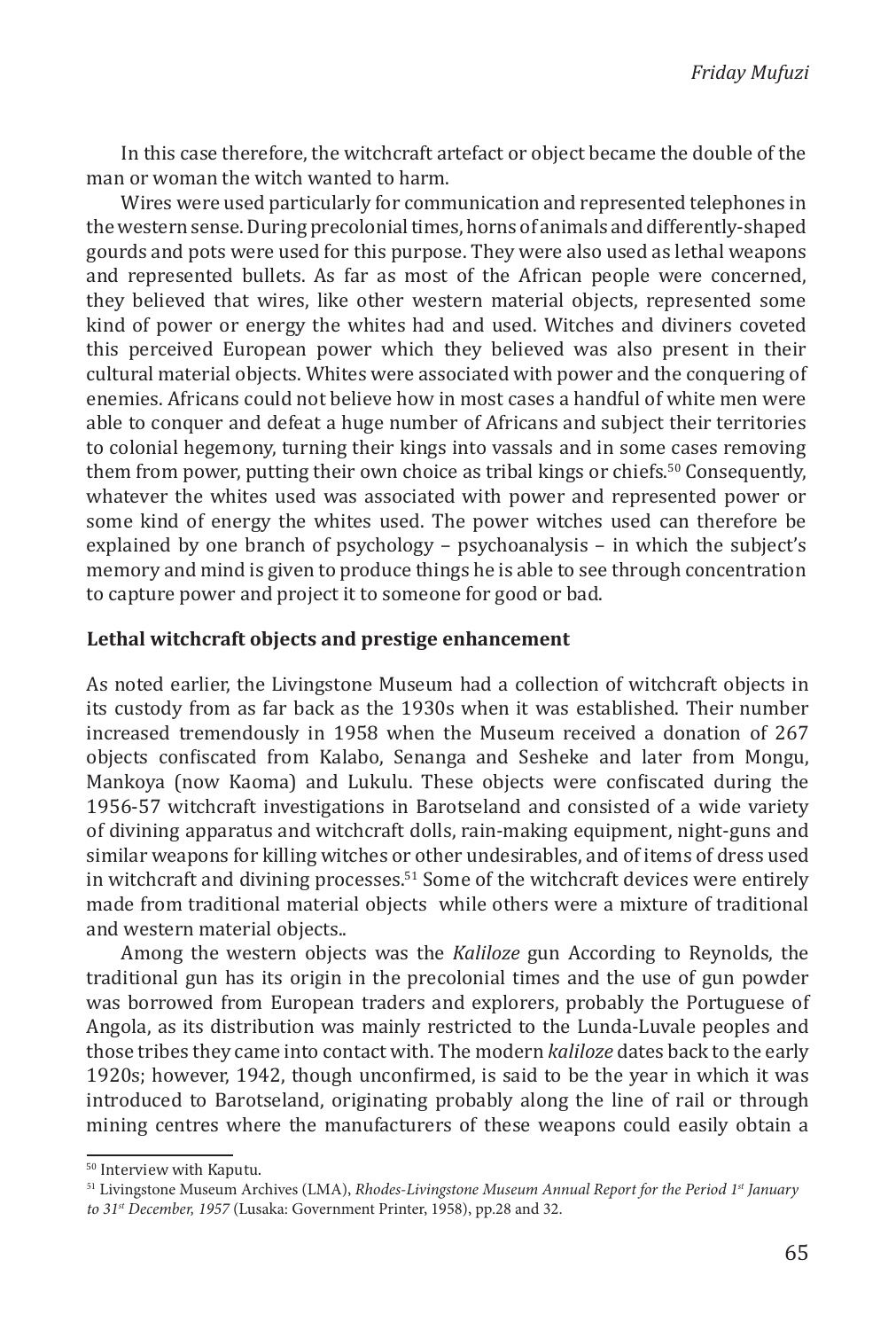supply of discarded metal tubing, a major component of these guns.<sup>52</sup> Thus, most probably, the lethal modern *kaliloze* guns, just like most western cultural goods, were introduced to Barotseland through migrant workers, as the area was deeply involved in labour migration.<sup>53</sup>

Writing about the *Kaliloze* gun, Reynolds observed that the name *Kaliloze* comes from the Luvale verb, *kuloza* which means 'to kill or 'to bewitch'. He also noted another form of *Kaliloze* called *wuta wa mufuko* which he said, in its literal translation means 'a gun made from an arm bone'. According to Reynolds, the traditional form of the gun was a human bone from which the epiphyses were removed while the exposed stem was hollowed out and the remaining epiphysis acted as a butt. Reynolds further noted that sometimes, the bone was mounted on a wooden stock, and that at times the whole gun was carved from a hard piece of wood. The material for the stock of the gun and most likely for the latter case for the whole gun was usually taken from poles of a stretcher that had once been used to carry a corpse to the grave. Where the barrel and stock were separate, they were fastened together with bark strip.<sup>54</sup> This type of gun is believed to have been originally used by the Mawiko people, (Mbunda, Luvale, Chokwe and Luchazi) against people they targeted. To operate, they were loaded with powder and some medicine and then fired at the sun. However, the Lozi used an advanced modern type whose main feature was a metal barrel, often a piece of gas or similar piping and occasionally, a heavy rifle bullet case. A touch hole was cut in and the butt end of the barrel stopped. The whole piece was tied with a string or wire to a wooden butt which was often carved to resemble a rifle stock. The wood for this stock also came from a funeral bier. Often, the gun was coated with bees wax mixed with charcoal powder while bright red and black lucky beans (*Abrus precatorius*) called *mupitipiti* in the Silozi language were set in the wax.<sup>55</sup>

According to Sitali, lucky bean seeds were always associated with dangerous black magic and, whenever an object decorated with them is found, care should be taken as most likely it will have been used in sorcery, witchcraft, or other such practice as diviners did not normally use lucky beans in their practicing devices.<sup>56</sup> To use the gun, it was charged with gunpowder and medicated shot, which normally consisted of finger bones, pieces of roots and other charmed objects. Some *kaliloze* practitioners used millet or sorghum seeds as bullets. However, modern *kaliloze* guns, some of them double-barrelled, in imitation of double-barrelled pistols, or other western guns and used missiles such as wire, or fragments of copper, or any other metal. Generally, traditional *kaliloze* weapons did not produce wounds, whereas the modern guns did. The *Kaliloze* guns were used by witch-doctors, diviners and witches or sorcerers.<sup>57</sup> Witch-doctors used them for killing wizards, while wizards or sorcerers used them to kill people they targeted.

<sup>&</sup>lt;sup>52</sup> Reynolds, *Magic, Divination and Witchcraft Among the Barotse of Northern Rhodesia, pp. 85 and 88.<br><sup>53</sup> For details, see Barrett, "'Walking Home Majestically': Consumption and the Enactment of Social Status* 

among Labour Migrants from Barotseland, 1935-1965." pp. 93-114.<br><sup>54</sup> Reynolds, *Magic, Divination and Witchcraft Among the Barotse of Northern Rhodesia*, p. 79.

<sup>&</sup>lt;sup>55</sup> ibid. pp. 79-80. Also see, Anon, "Witchcraft and Cannibalism in N.R. Not Yet Stamped Out: Biggest Investigation in History of Territory", *Livingstone Mail*, 1 June 1957, p. 1. <sup>56</sup> Interview with Mungoni Sitali.

<sup>57</sup> Reynolds, *Magic, Divination and Witchcraft Among the Barotse of Northern Rhodesia*, p.81.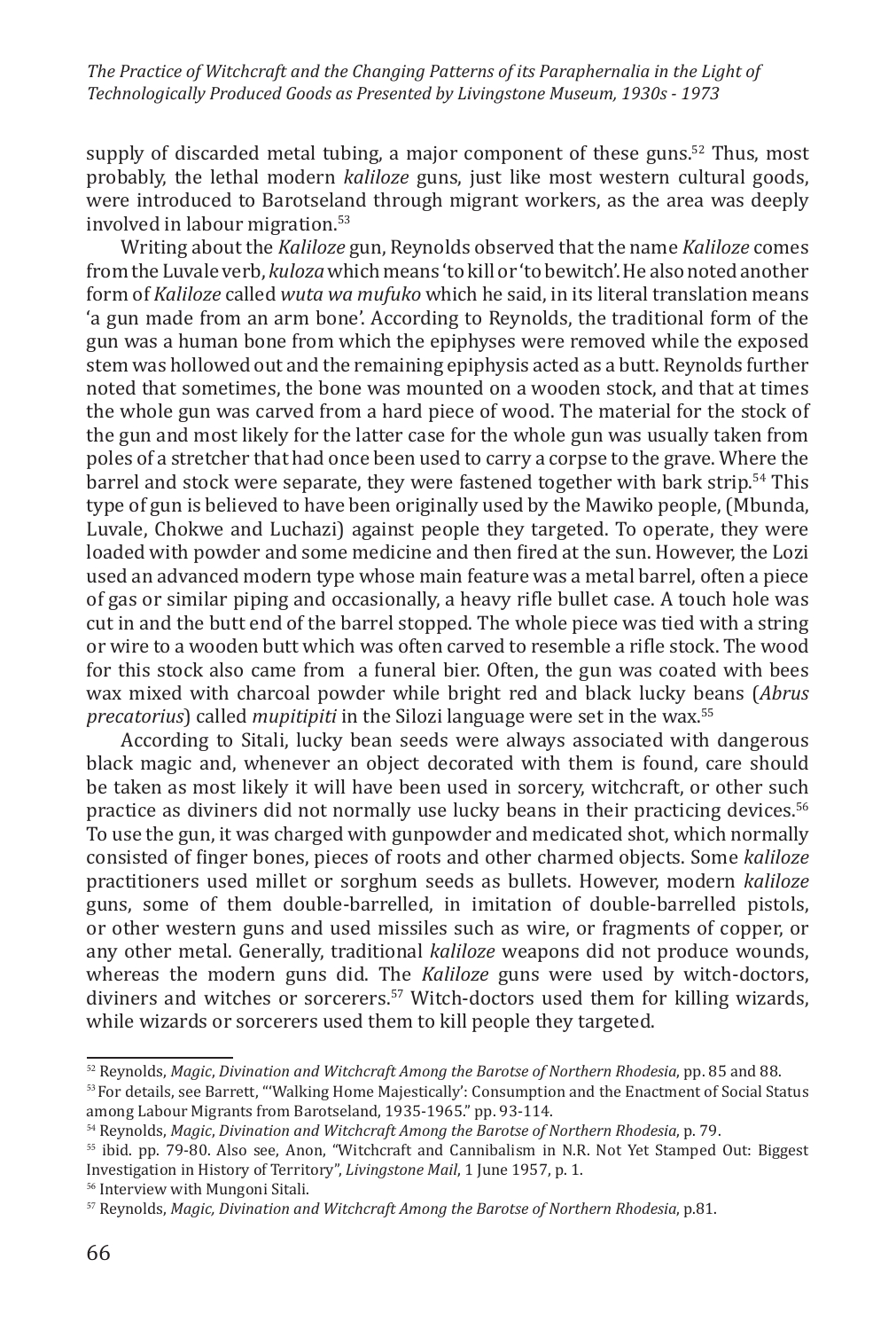The most fascinating object of witchcraft this author saw is the imitation of a western military tank, donated by 'Dr' Vongo, Chairperson for Traditional Health Practitioners Association of Zambia (THPAZ) to Lusaka National Museum in August 2013 and currently on permanent display in the Ethnography Gallery. This object is in the shape of a military tank and has six mirrors: one on each of its sides, one in front and the other on the back, while the fifth is located on its upper part, and the sixth inside. It also has three porcupine quills, two in front and one at the rear, all of which Vongo said acted as barrels through which magical missiles were shot to the target. This object was extremely lethal. Missiles from it were intercontinental and could maim or kill the targeted person regardless of wherever he or she was located – whether in Europe or America and indeed anywhere. The mirrors performed the role of scanners and/or radar whose function was to search and pick the targeted person wherever he or she was located and bring that person into focus on the mirror inside which acted as a screen from which targets could be seen or observed. As soon as the image of the targeted person came into view and was shot, the real person would immediately fall sick and die if quick remedial action through a witchdoctor was not taken. Vongo refused to reveal the identity of the wizard from whom he confiscated this witchcraft device but noted that its owner acquired it outside Zambia during his migrant labour escapades in Southern Rhodesia (Zimbabwe) and South Africa in the 1950s to the late 1960s.58 Undoubtedly, from the above, witches went to great lengths in their imitations of western goods and technology as they believed that they possessed a lot of power and by using them or their imitations, their devices became more potent.

Witch-doctors (*balauli*) also adopted western cultural objects and/or their ideas to protect their clients from harm caused by wizards or sorcerers (*baloi*), particularly through magical charms called *siposo* in the Silozi Language, which Reynolds defines as "the projection of magic in the form of invisible missile"59 to cause harm to their targets. The most common protective method used was needle implantation in which needles ranging from one to three or even more were implanted in the body of the person who wanted protection, particularly from the fatal effect of the *kaliloze* gun. Needles implanted included halves of sewing needles and ordinary gramophone needles and sometimes pieces of iron nails, wires, and even small horns. The needles were often inserted beneath the skin of the chest, arms, or shoulder of their subjects for defensive or offensive purposes. The insertion of needles in the body appears to have been copied from the European concept of homoeopathy principle in which medicine was injected in the body of the patient to cure the disease the patient was suffering from. This European practice of curing an illness may have given witchdoctors "the idea of inserting needle charms." <sup>60</sup>

Writing about the use of human familiars, employed by both sorcerers and witch-doctors, the most common ones being *likishi*, *nameya*, *kanenga*, Reynolds noted that, when employed by sorcerers, they usually made direct attacks on the agent or on the person of the former. He also noted a Mbunda familiar that was

<sup>58</sup> Communication with Charity Salasini, Keeper of Ethnography, Lusaka National Museum, Lusaka, 20 August 2013. Salasini was the collector of the object from 'Dr' Vongo. She also interviewed him over it.

<sup>&</sup>lt;sup>59</sup> Reynolds, *Magic, Divination and Witchcraft Among the Barotse of Northern Rhodesia, pp. 39 and 59.*<br><sup>60</sup> ibid. pp. 12 and 76.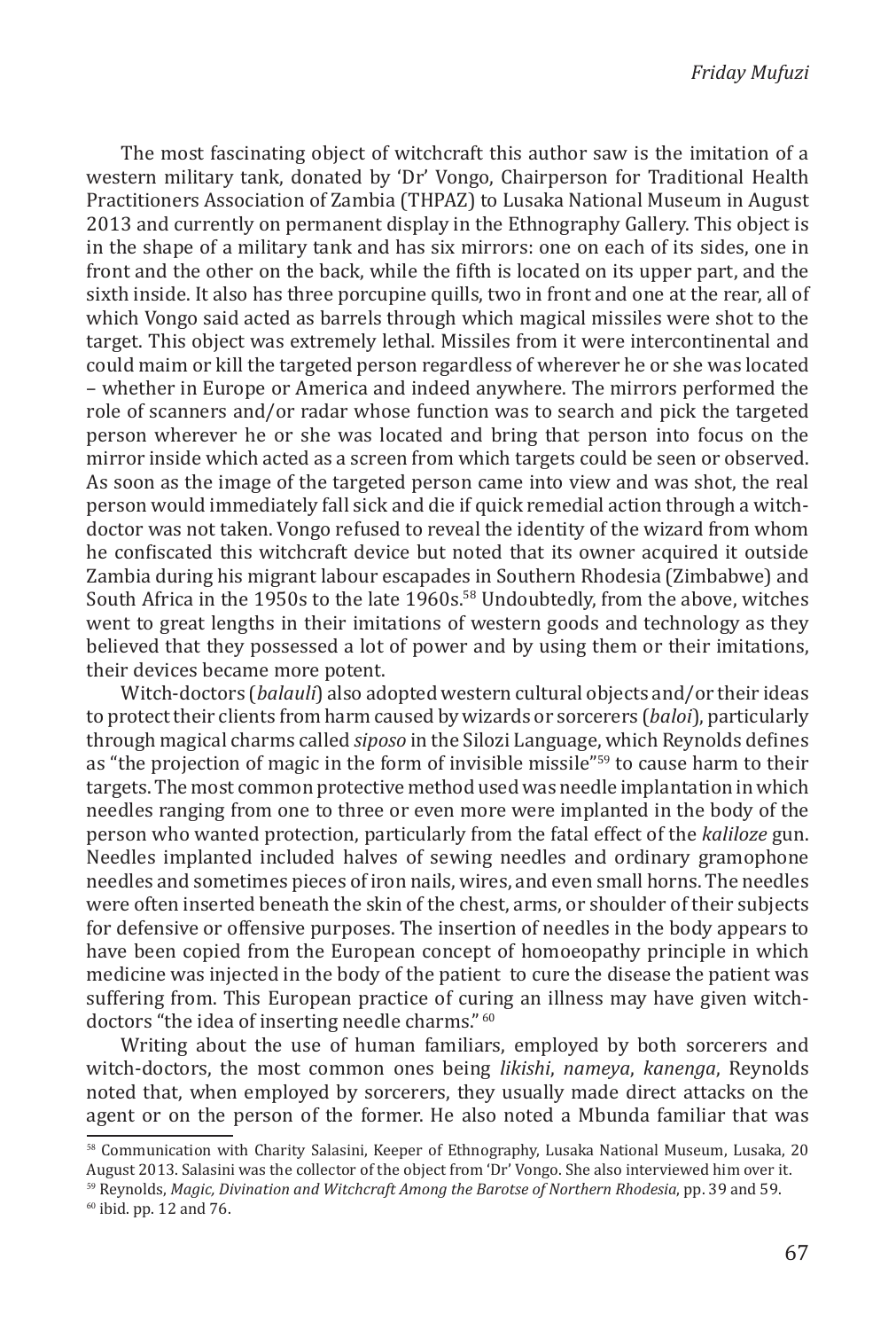reputed to remove evil spirits troubling a patient and a Kwangwa *kanenga* which was able to identify and destroy a witch or sorcerer and that "the owner boasted that every death caused by these attacks or by bewitching others raised his own prestige among his colleagues".<sup>61</sup>

It is important to note that following the advent of colonial rule; the colonial government saw witchcraft practices as repugnant to natural justice, while Christianity saw it as heathen. The two forces worked hard to suppress it. The government considered the provision of protection to members of the society from what was seen as groundless accusations and to deliver them from the fear of witchcraft as its duty. Consequently, in 1914, the Witchcraft Ordinance was passed. The Ordinance defined witchcraft as "the throwing of bones, the use of charms and any other means, process or device adopted in the practice of witchcraft or sorcery". This Ordinance went through several amendments. It is now cited as Witchcraft Act, Chapter 90 of the Laws of Zambia. Through this Act, it is an offence to practice witchcraft or sorcery and to name or threaten to accuse any person as being a witch or any person to profess ability to inflict physical or mental injury to another by unnatural means. However, despite this Act, witchcraft practices are still common as is evidenced by press coverage as noted earlier. $62$ 

#### **Conclusion**

The practice and belief in witchcraft has been an integral part of the way of life of the African people in general, including Zambians, and studies of anthropologists have discussed it in the context of traditional or precolonial African religious beliefs. Since ancient times, the witchcraft phenomenon has performed a variety of social functions, the most important of which, undoubtedly, was as a response to social needs. Witchcraft could for certain be said to be a theory of power and authority. As shown in this paper, practitioners sought it with the view to enhancing their power, authority, and social standing. Practitioners believed that witchcraft possessed energies that could fortify them against any kind of harm from their perceived enemies, and that it had the power to protect whatever wealth they had accumulated, from destruction by their supposed enemies who in general were either their family members or close friends.

This paper therefore subscribes to the colonial school of thought whose main thrust was on the structural functionalism theory, which saw witchcraft beliefs and practices within the social structures of those societies and communities and as fundamental to individual beliefs.<sup>63</sup> It also subscribes to the postcolonial framework

<sup>61</sup> ibid. p. 72.

<sup>62</sup> See for instance, Anonymous (hereafter, Anon), "Witchcraft visits lead people to divorce", *Sunday Mail*, 8, October 1995; Anon, "Suspected witch Crash-lands in Ndola", *Times of Zambia*, 7 March 2006; Anon, "Court fines Kapiri Witch- finder K15, 000 for naming names", Anon, "*Sunday Mail*, 23 July, 1995; "We are Witches and eat exhumed copses", *Zambia Daily Mail*, 16 February, 1996; Anon, "Court Knows no witchcraft", *The Sun*, April 18-24, 1985; Anon, "Angry villagers raid 'hyenas' man's home", *Zambia Daily* 

<sup>&</sup>lt;sup>63</sup> Scholars who have followed this approach include Evans-Pritchard, *Witchcraft, Oracles and Magic among the Azande.*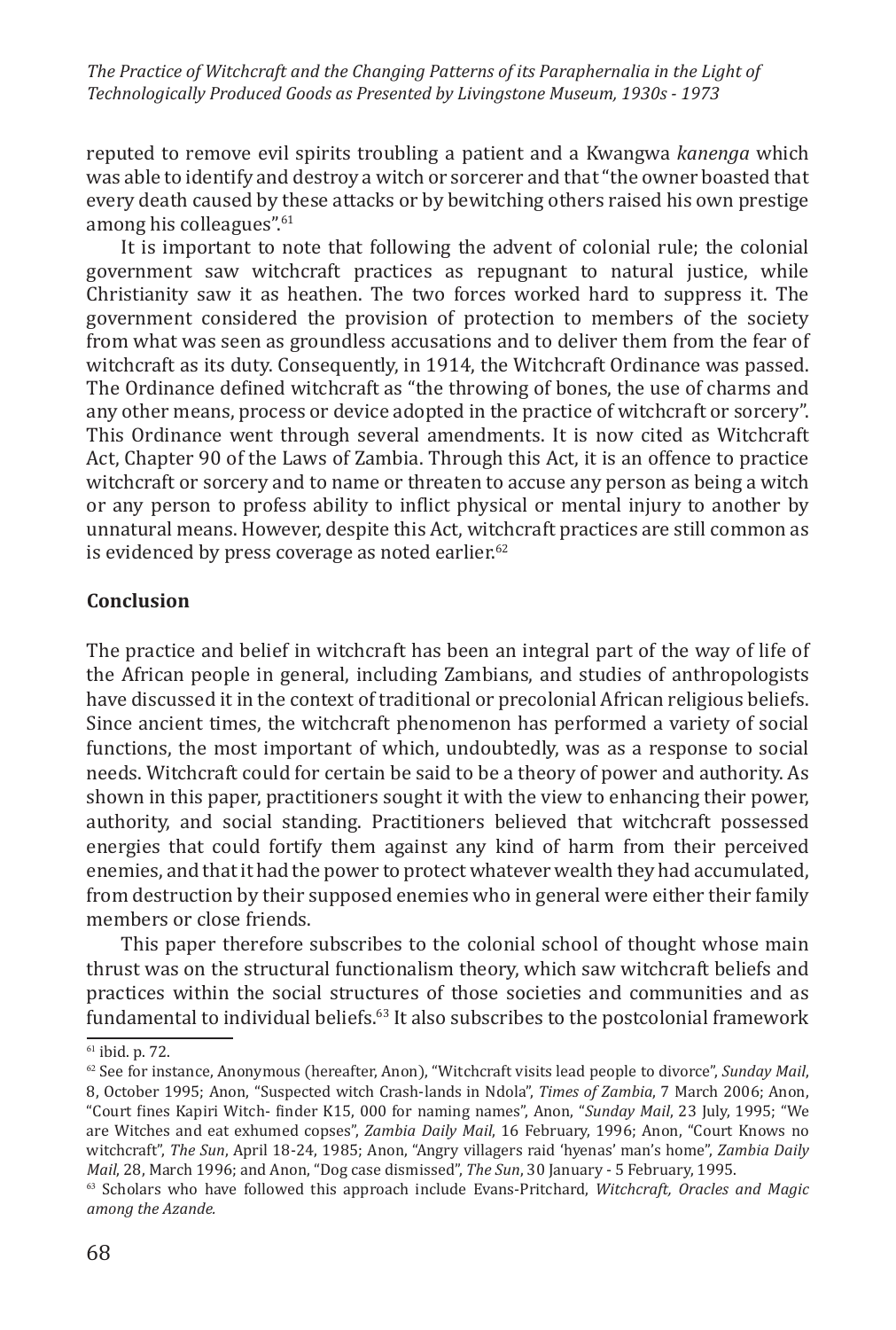in which the theoretical perspective's thrust is on the role of African witchcraft in adaptation to political, economic, and social change.. $64$  The two frameworks put together give us an understanding of the continuation of witchcraft practices and beliefs from precolonial to postcolonial times, despite punitive legislation enacted in both the colonial and postcolonial times to curb it.

Other than disappearing, the phenomenon of witchcraft survived the onslaught of colonialism and western objects were incorporated by witches, sorcerers, and witch-doctors or diviners in their paraphernalia, as these were believed to have the capacity to enhance their practice thereby boosting their prestige and social standing amongst their colleagues. It is therefore here argued that witchcraft beliefs and practices among the broad spectrum of the Zambian people, will for a long time continue to be experienced, particularly as more and more people face the attendant socio-economic and political challenges associated with the modern world. The paper therefore challenges researchers, particularly historians, to attach more energy to the study of the witchcraft phenomenon and its transformation over time, particularly regards its practice and legislation on it, rather than dismissing witchcraft as a mere belief that should be left to the anthropologist.

#### **References**

- Anonymous (Anon). 1957. "Witchcraft and Cannibalism in N.R. Not Yet Stamped Out: Biggest Investigation in History of Territory." *Livingstone Mail*, 1 June.
- Anon. 1985. "Court Knows no Witchcraft." *The Sun*, 18 24 April.
- Anon. 1995. "Dog case dismissed." *The Sun*, 5 February.
- Anon. 1995. "Court Fines Kapiri Witch-finder K15, 000 for naming names." *Sunday Mail*, 23 July.
- Anon. 1995. "Witchcraft visits lead people to divorce." *Sunday Mail*, 8 October.
- Anon. 1996. "We are Witches and eat exhumed corpses." *Zambia Daily Mail*, 16 February.
- Anon. 1996. "Angry Villagers raid 'hyenas' man's home." *Zambia Daily Mail*, 28 March.
- Anon. 2006. "Suspected Witch Crash-lands in Ndola." *Times of Zambia*, 7 March.
- Barrett, M. 2013. "'Walking Home Majestically': Consumption and the Enactment of Social Status among Labour Migrants from Barotseland, 1935 – 1965." In *The Objects of Life in Central Africa: The History of Social Change, 1940-1980,* eds. Ross, R. M. Hinfelaar and I. Pesa. Leiden and Boston: Brill.
- Bond, G. and D. Ciekawy. Eds. 2001. *Witchcraft Dialogues: Anthropological and Philosophical Exchanges*. Ohio: Centre for International Studies.

 $64$  This approach has been followed mainly by scholars who wrote during the postcolonial period. Examples include Comaroff, J. and Comaroff, J.L. (eds), *Modernity and its Malcontents: Ritual and Power in Postcolonial Africa;* Geschiere, P. *The Modernity of Witchcraft: Politics and the Occult in Postcolonial Africa;* Bond, G. and Ciekawy, D. (eds), *Witchcraft Dialogues: Anthropological and Philosophical Exchanges;* Niehaus, I. "Witchcraft, Power and Politics: An Ethnographic Study of the South African Lowveld*"*. PhD thesis.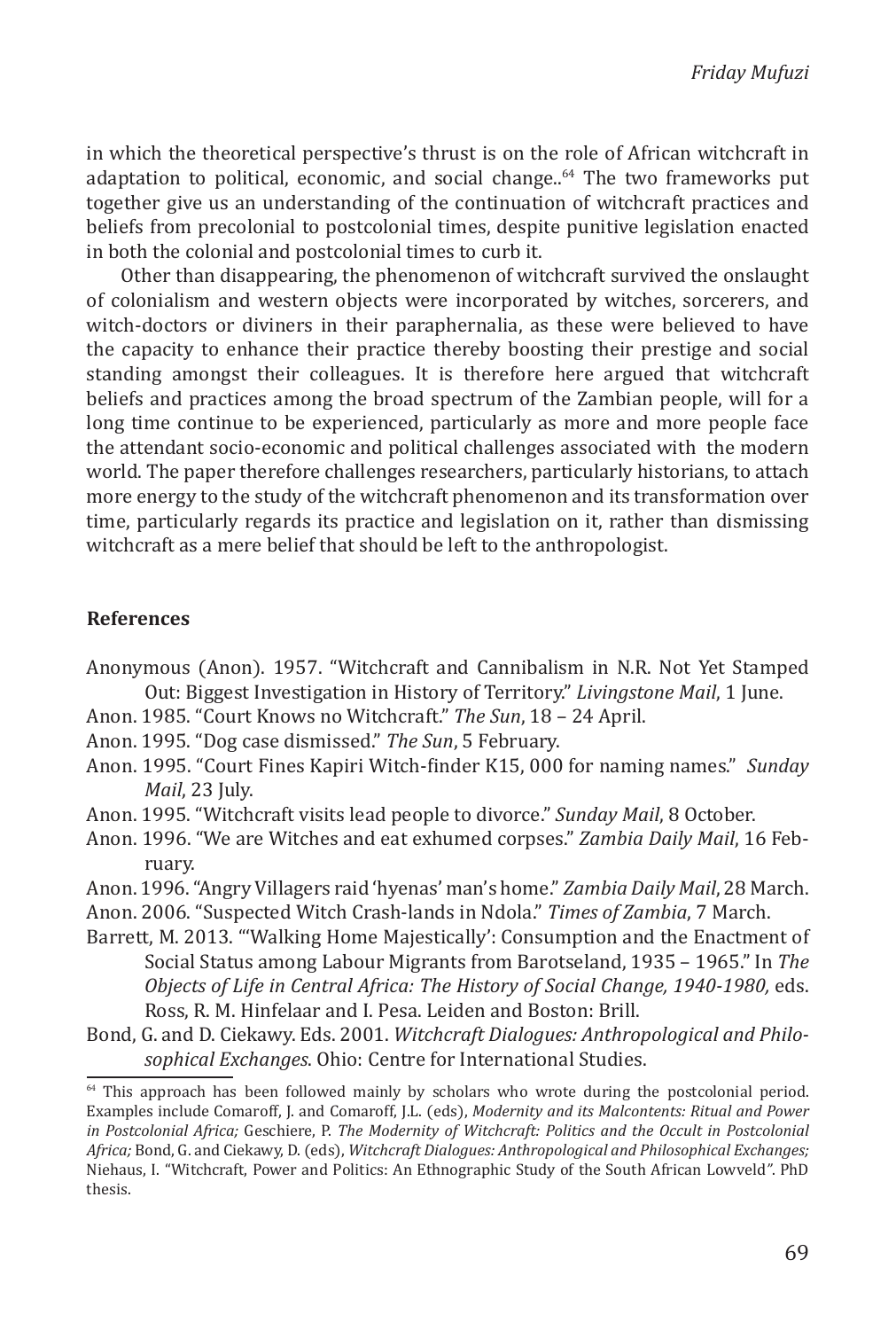Brelsford, W. V. 1937. *Handbook of the David Livingstone Memorial Museum*. Livingstone: Rhodes-Livingstone Institute.

Chavunduka, G. and L. Murray. 1986. "Conclusions: African Medical Profession." In *The Professionalisation of African Medicine*, eds. Chavunduka, G. and L. Murray. Manchester: Manchester University Press.

- Cliggett, L. 2005. *Grains from Grass: Aging, Gender and Famine in Rural Africa*. Ithaca and London: Cornell University Press.
- Comaroff, J. and J.L. Comaroff. Eds. 1993. *Modernity and its Malcontents: Ritual and Power in Postcolonial Africa*. Chicago, University of Chicago Press.
- Personal Communication with Salasini, C. Lusaka. 20 August 2013.
- Crawford, J.R. 1967. *Witchcraft and Sorcery in Rhodesia*. London: Oxford University Press.
- Gann, L. H. and P. Duignan. 1967. *Burden of Empire*. London: Pall Mall.
- Geschiere, P. 1997. *The Modernity of Witchcraft: Politics and the Occult in Postcolonial Africa*. London: University Press of Virginia.
- Hudson, R. S. 1936. *Livingstone Memorial Museum Handbook*. Livingstone: Rhodes-Livingstone Institute.
- Interview with Liwanga, B. 2013. Witchdoctor from Western Province, Zambia, but currently living in Zimba, Southern Province. Livingstone. 30 August.
- Interview with Kaputu, U. F. 2013. A native of the Democratic Republic of Congo. Currently a Professor at Ghent University, Belgium. 20 August.
- Interview with Sitali, M. 2013. Former Keeper of Ethnography and Art, Livingstone Museum, Zambia. Livingstone. 3 September.
- Interview with Katanekwa, V. K. 2013. Former Director, Livingstone Museum. 3 September.
- Interview with Mwala, I. 2013. Conservation Officer, formerly at Livingstone Museum but now at Lusaka National Museum. Lusaka. 12 September.
- Kombo, K. 2003. "Witchcraft: A living vice in Africa". In *African Journal of Evangelical Theology* 22, no 1: 73 – 86. http://www.bibilicalstudies.org.uk/pdf/ajt/22- 107.pdf (accessed July 2, 2014).
- Leslie, C. ed. 1960. *The Anthropology of Fork Religion*. New York: Vintage Books.
- Livingstone Museum Archives (LMA). Mwala, I. 2003. "Interview with Dr Kanjolo: Capture of a Lilomba at Matengu Village, Chief Musokotwane." 23 November.
- LMA. Mwala, I. 2004. "Donation of Witchcraft Object from Mwiinga Village, Chief Musokotwane." 5 February.
- Mbiti, J.S. 1970. *African Religion and Philosophy*. London: Heinemann Educational Books.
- Middleton, J. and E. Winter. 1963. *Witchcraft and Sorcery in East Africa*. London: Routledge and Paul.
- Mufuzi, F. 2013. "Indian Traders as Agents of Western Technological Consumption and Social Change in Mukuni." In *The Objects of Life in Central Africa: The History of Social Change, 1940-1980*, eds. Ross, R. M. Hinfelaar and I. Pesa. Leiden and Boston, Brill.
- Muntemba, M. 1971. "The Political and Ritual Sovereignty among the Leya of Zambia." *Zambia Museums Journal* 1: 28-39.